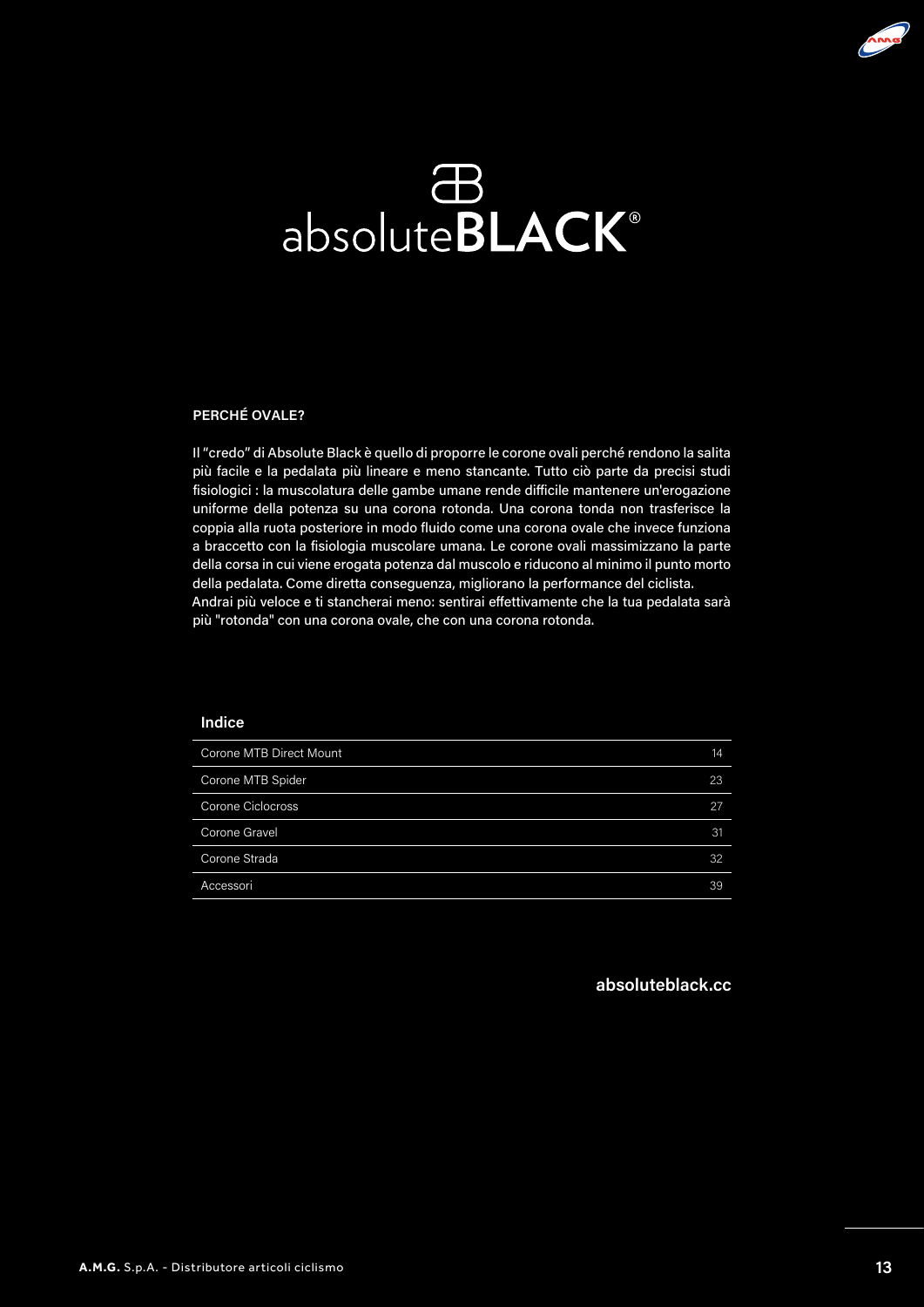





#### SRAM Direct Mount GXP Nero

| codice         | descrizione                 | prezzo  |
|----------------|-----------------------------|---------|
| <b>ISR28BK</b> | SRAM Direct Mount GXP   28T | € 69,95 |
| <b>ISR30BK</b> | SRAM Direct Mount GXP   30T | € 69,95 |
| <b>ISR32BK</b> | SRAM Direct Mount GXP   32T | € 69,95 |
| <b>ISR34BK</b> | SRAM Direct Mount GXP   34T | € 69,95 |
| ISR36BK        | SRAM Direct Mount GXP   36T | € 69,95 |

#### SRAM Direct Mount GXP Rosso

| codice               | descrizione                 | prezzo  |
|----------------------|-----------------------------|---------|
| ISR <sub>28</sub> RD | SRAM Direct Mount GXP   28T | € 69,95 |
| <b>ISR30RD</b>       | SRAM Direct Mount GXP   30T | € 69,95 |
| <b>ISR32RD</b>       | SRAM Direct Mount GXP   32T | € 69,95 |
| <b>ISR34RD</b>       | SRAM Direct Mount GXP   34T | € 69,95 |
| <b>ISR36RD</b>       | SRAM Direct Mount GXP   36T | € 69.95 |

#### SRAM Direct Mount GXP Verde

| codice         | descrizione                 | prezzo  |
|----------------|-----------------------------|---------|
| <b>ISR28GN</b> | SRAM Direct Mount GXP   28T | €69,95  |
| ISR30GN        | SRAM Direct Mount GXP   30T | € 69,95 |
| ISR32GN        | SRAM Direct Mount GXP   32T | €69,95  |
| ISR34GN        | SRAM Direct Mount GXP   34T | €69,95  |
| <b>ISR36GN</b> | SRAM Direct Mount GXP   36T | € 69.95 |

#### SRAM Direct Mount Super Boost Nero

| codice             | descrizione                    | prezzo  |
|--------------------|--------------------------------|---------|
| <b>ISRBB3030BK</b> | SRAM Direct Mount   30T (0 mm) | € 69,95 |
| ISRBB3032BK        | SRAM Direct Mount   32T (0 mm) | € 69,95 |
| ISRBB3034BK        | SRAM Direct Mount   34T (0 mm) | € 69,95 |



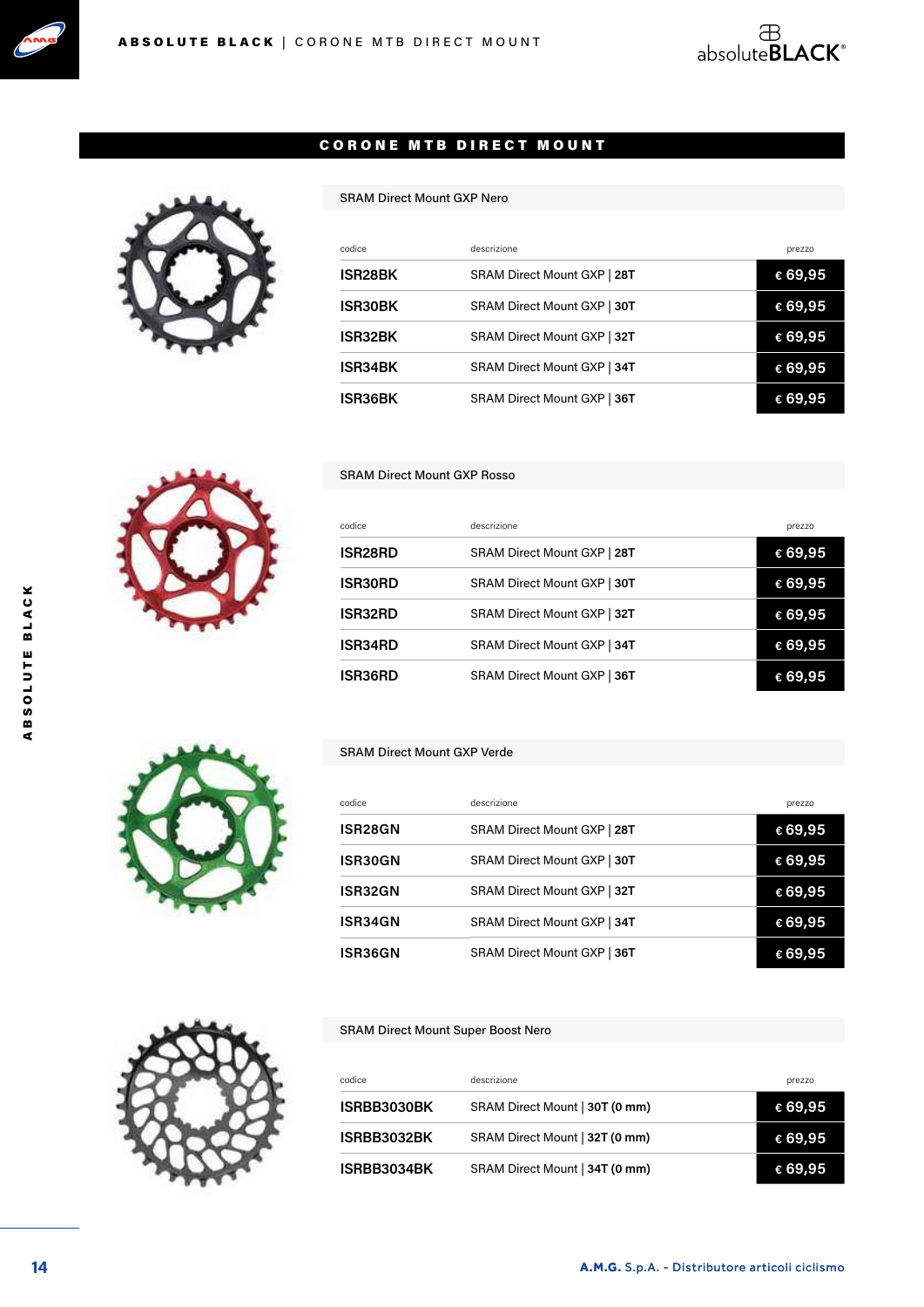







SRAM Ovale Direct Mount Super Boost Nero

| codice        | descrizione                          | prezzo  |
|---------------|--------------------------------------|---------|
| ISRBB30OV30BK | SRAM Ovale Direct Mount   30T (0 mm) | € 69,95 |
| ISRBB30OV32BK | SRAM Ovale Direct Mount   32T (0 mm) | € 69,95 |
| ISRBB30OV34BK | SRAM Ovale Direct Mount   34T (0 mm) | € 69,95 |

#### SRAM Ovale Direct Mount Boost Nero

| codice | descrizione                                                | prezzo  |
|--------|------------------------------------------------------------|---------|
|        | ISROVBOOST28BK SRAM Ovale Direct Mount   28T (3 mm)        | € 74,95 |
|        | ISROVBOOST30BK SRAM Ovale Direct Mount   30T (3 mm)        | €74,95  |
|        | ISROVBOOST32BK SRAM Ovale Direct Mount   32T (3 mm)        | €74,95  |
|        | <b>ISROVBOOST34BK</b> SRAM Ovale Direct Mount   34T (3 mm) | €74,95  |
|        | ISROVBOOST36BK SRAM Ovale Direct Mount   36T (3 mm)        | € 74.95 |

#### SRAM Ovale Direct Mount Boost Rosso

| codice | descrizione                                         | prezzo  |
|--------|-----------------------------------------------------|---------|
|        | ISROVBOOST28RD SRAM Ovale Direct Mount   28T (3 mm) | €74,95  |
|        | ISROVBOOST30RD SRAM Ovale Direct Mount   30T (3 mm) | € 74,95 |
|        | ISROVBOOST32RD SRAM Ovale Direct Mount   32T (3 mm) | € 74,95 |
|        | ISROVBOOST34RD SRAM Ovale Direct Mount   34T (3 mm) | € 74,95 |
|        | ISROVBOOST36RD SRAM Ovale Direct Mount   36T (3 mm) | € 74,95 |

#### SRAM Ovale Direct Mount Boost Oro

| codice | descrizione                                         | prezzo |
|--------|-----------------------------------------------------|--------|
|        | ISROVBOOST28GL SRAM Ovale Direct Mount   28T (3 mm) | €74,95 |
|        | ISROVBOOST30GL SRAM Ovale Direct Mount   30T (3 mm) | €74,95 |
|        | ISROVBOOST32GL SRAM Ovale Direct Mount   32T (3 mm) | €74,95 |
|        | ISROVBOOST34GL SRAM Ovale Direct Mount   34T (3 mm) | €74,95 |
|        | ISROVBOOST36GL SRAM Ovale Direct Mount   36T (3 mm) | €74,95 |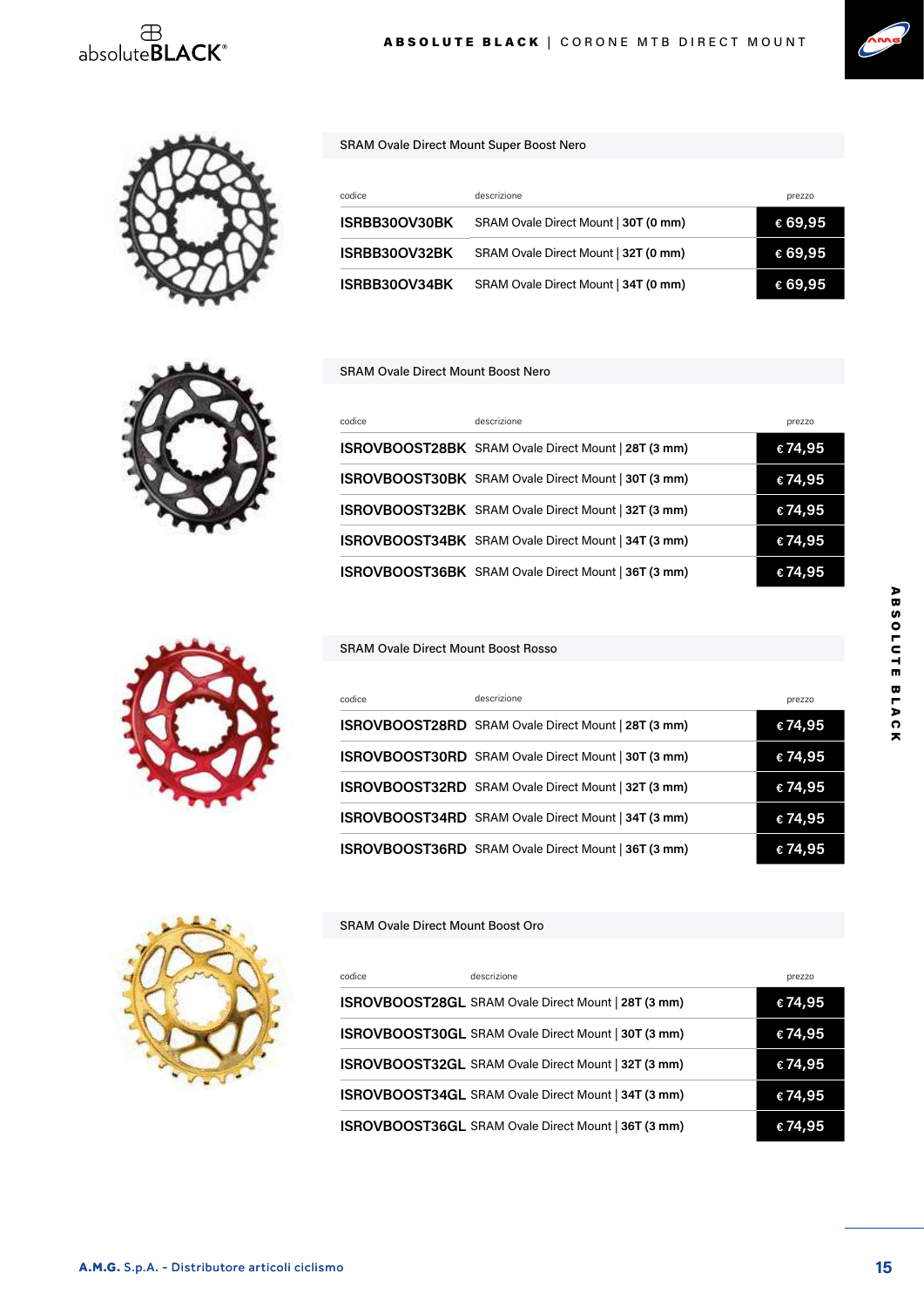





#### SRAM Ovale Direct Mount Boost Titanium

| codice | descrizione                                                | prezzo  |
|--------|------------------------------------------------------------|---------|
|        | <b>ISROVBOOST28TI</b> SRAM Ovale Direct Mount   28T (3 mm) | €74,95  |
|        | <b>ISROVBOOST30TI</b> SRAM Ovale Direct Mount   30T (3 mm) | € 74,95 |
|        | <b>ISROVBOOST32TI</b> SRAM Ovale Direct Mount   32T (3 mm) | € 74,95 |
|        | ISROVBOOST34TI SRAM Ovale Direct Mount   34T (3 mm)        | € 74,95 |
|        | ISROVBOOST36TI SRAM Ovale Direct Mount   36T (3 mm)        | € 74,95 |



#### SRAM Ovale Direct Mount Boost Arancione

| codice | descrizione                                         | prezzo  |
|--------|-----------------------------------------------------|---------|
|        | ISROVBOOST28OR SRAM Ovale Direct Mount   28T (3 mm) | € 74,95 |
|        | ISROVBOOST30OR SRAM Ovale Direct Mount   30T (3 mm) | €74,95  |
|        | ISROVBOOST32OR SRAM Ovale Direct Mount   32T (3 mm) | €74,95  |
|        | ISROVBOOST34OR SRAM Ovale Direct Mount   34T (3 mm) | € 74,95 |
|        | ISROVBOOST36OR SRAM Ovale Direct Mount   36T (3 mm) | € 74,95 |

# New

SRAM Ovale Direct Mount Boost Viola

| codice                | descrizione                          | prezzo  |
|-----------------------|--------------------------------------|---------|
| <b>ISROVBOOST28PU</b> | SRAM Ovale Direct Mount   28T (3 mm) | €74,95  |
| <b>ISROVBOOST30PU</b> | SRAM Ovale Direct Mount   30T (3 mm) | €74,95  |
| <b>ISROVBOOST32PU</b> | SRAM Ovale Direct Mount   32T (3 mm) | €74,95  |
| <b>ISROVBOOST34PU</b> | SRAM Ovale Direct Mount   34T (3 mm) | €74,95  |
| ISROVBOOST36PU        | SRAM Ovale Direct Mount   36T (3 mm) | € 74,95 |

SRAM Ovale Direct Mount Boost Rainbow

| codice              | descrizione                          | prezzo   |
|---------------------|--------------------------------------|----------|
| <b>ISROVBST28RB</b> | SRAM Ovale Direct Mount   28T (3 mm) | € 119,95 |
| <b>ISROVBST30RB</b> | SRAM Ovale Direct Mount   30T (3 mm) | € 119,95 |
| <b>ISROVBST32RB</b> | SRAM Ovale Direct Mount   32T (3 mm) | € 119,95 |
| <b>ISROVBST34RB</b> | SRAM Ovale Direct Mount   34T (3 mm) | € 119,95 |
| <b>ISROVBST36RB</b> | SRAM Ovale Direct Mount   36T (3 mm) | € 119,95 |



New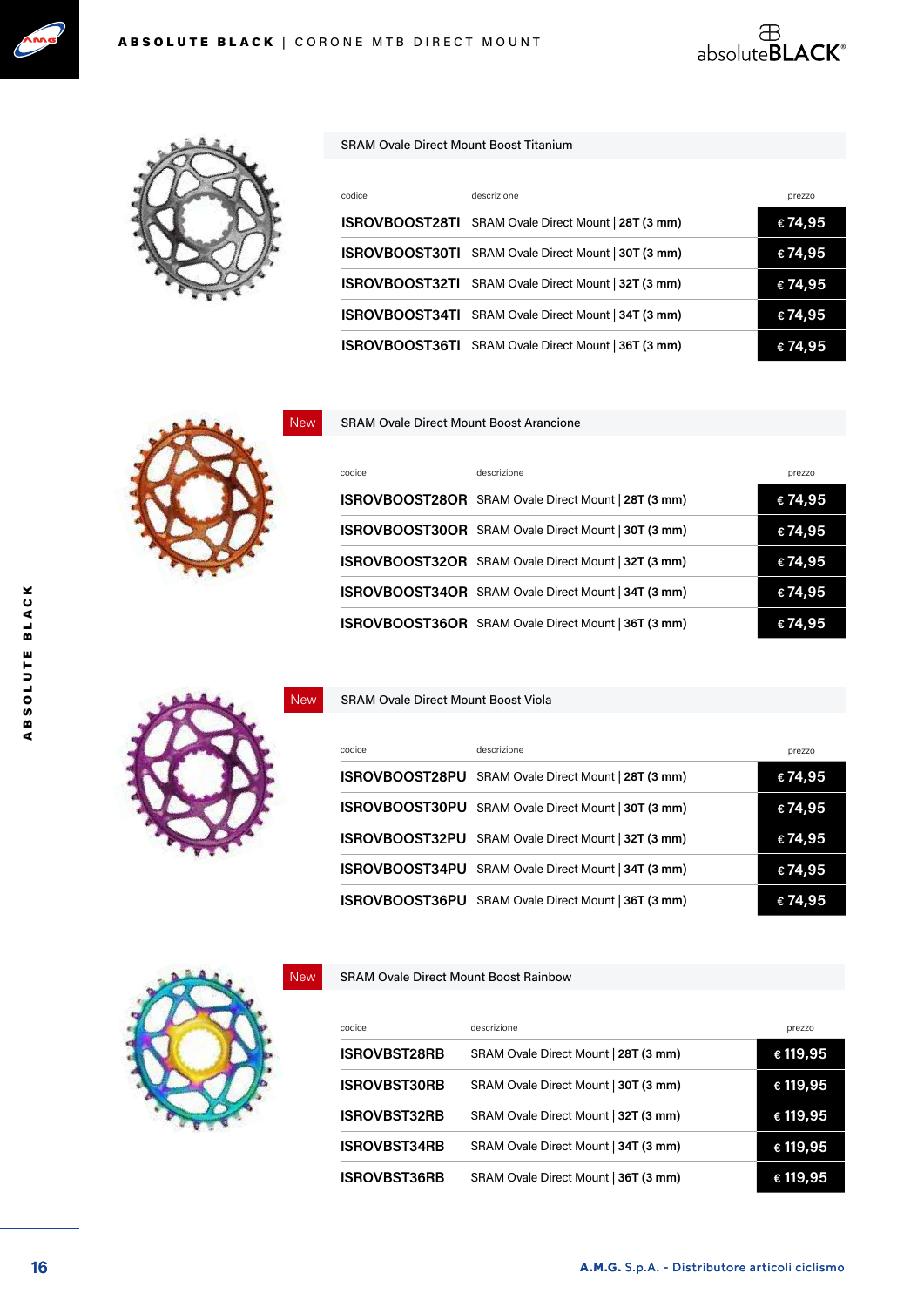## $\overset{\oplus}{\text{absolute}}$ BLACK®





#### SRAM Ovale Direct Mount GXP Nero

| codice           | descrizione                          | prezzo  |
|------------------|--------------------------------------|---------|
| <b>ISROV26BK</b> | SRAM Ovale Direct Mount   26T (6 mm) | € 74,95 |
| <b>ISROV28BK</b> | SRAM Ovale Direct Mount   28T (6 mm) | € 74,95 |
| <b>ISROV30BK</b> | SRAM Ovale Direct Mount   30T (6 mm) | € 74,95 |
| <b>ISROV32BK</b> | SRAM Ovale Direct Mount   32T (6 mm) | €74,95  |
| <b>ISROV34BK</b> | SRAM Ovale Direct Mount   34T (6 mm) | € 74.95 |



#### SRAM Ovale Direct Mount GXP Verde

| codice           | descrizione                          | prezzo  |
|------------------|--------------------------------------|---------|
| <b>ISROV26GN</b> | SRAM Ovale Direct Mount   26T (6 mm) | € 74,95 |
| <b>ISROV28GN</b> | SRAM Ovale Direct Mount   28T (6 mm) | € 74,95 |
| <b>ISROV30GN</b> | SRAM Ovale Direct Mount   30T (6 mm) | € 74,95 |
| <b>ISROV32GN</b> | SRAM Ovale Direct Mount   32T (6 mm) | €74,95  |
| <b>ISROV34GN</b> | SRAM Ovale Direct Mount   34T (6 mm) | € 74.95 |



#### SRAM Ovale Direct Mount GXP Rosso

| codice           | descrizione                          | prezzo  |
|------------------|--------------------------------------|---------|
| <b>ISROV26RD</b> | SRAM Ovale Direct Mount   26T (6 mm) | €74,95  |
| <b>ISROV28RD</b> | SRAM Ovale Direct Mount   28T (6 mm) | €74,95  |
| <b>ISROV30RD</b> | SRAM Ovale Direct Mount   30T (6 mm) | € 74,95 |
| <b>ISROV32RD</b> | SRAM Ovale Direct Mount   32T (6 mm) | €74,95  |
| <b>ISROV34RD</b> | SRAM Ovale Direct Mount   34T (6 mm) | € 74.95 |

#### SRAM Ovale Direct Mount GXP Oro

|                  | descrizione                          |         |
|------------------|--------------------------------------|---------|
| codice           |                                      | prezzo  |
| <b>ISROV26GL</b> | SRAM Ovale Direct Mount   26T (6 mm) | €74,95  |
| <b>ISROV28GL</b> | SRAM Ovale Direct Mount   28T (6 mm) | €74,95  |
| <b>ISROV30GL</b> | SRAM Ovale Direct Mount   30T (6 mm) | € 74,95 |
| <b>ISROV32GL</b> | SRAM Ovale Direct Mount   32T (6 mm) | €74,95  |
| <b>ISROV34GL</b> | SRAM Ovale Direct Mount   34T (6 mm) | € 74,95 |

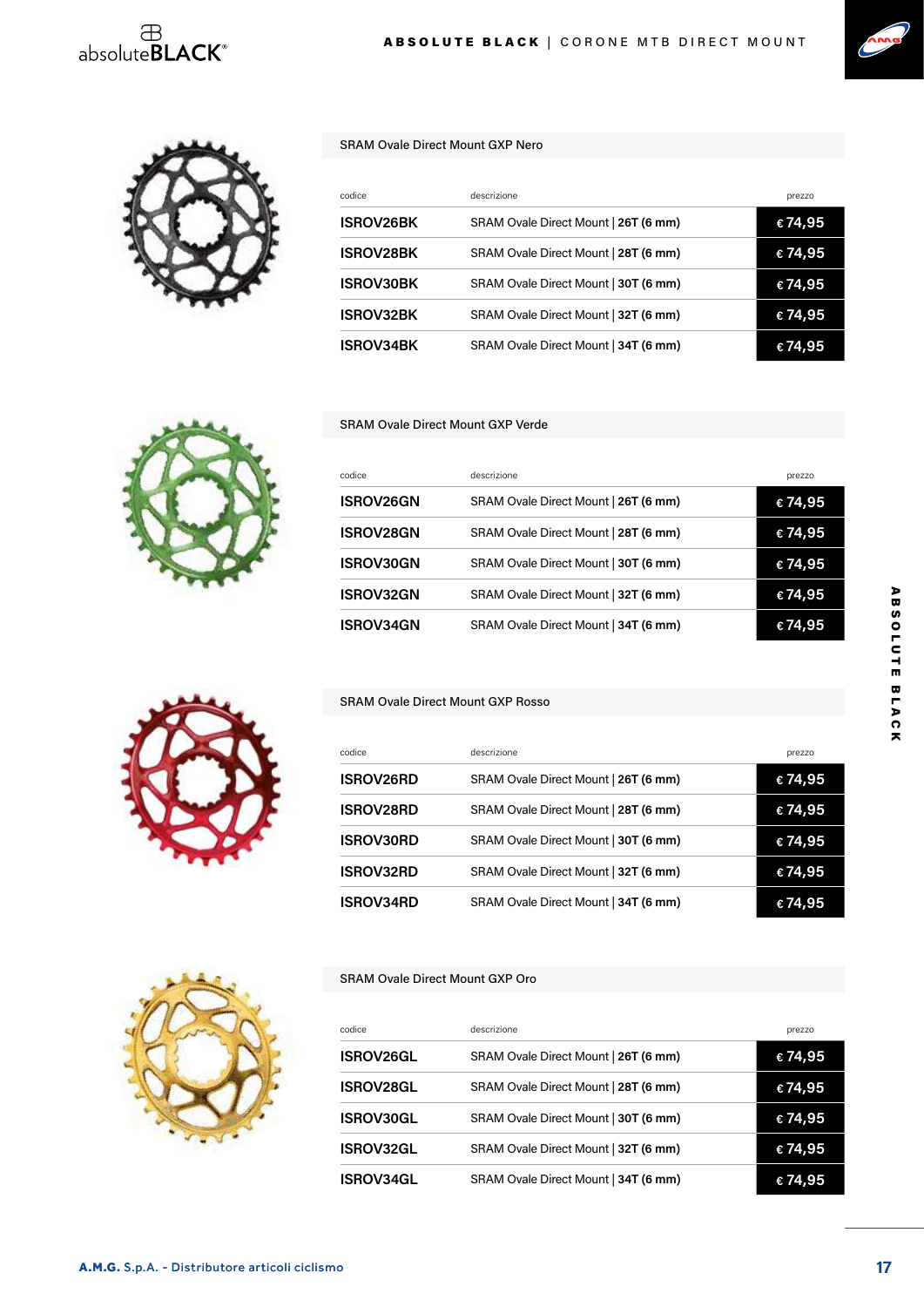



#### Race Face Cinch Direct Mount Boost Nero

| codice              | descrizione            | prezzo  |
|---------------------|------------------------|---------|
| <b>IRFBOOST28BK</b> | Race Face   28T (3 mm) | €69,95  |
| <b>IRFBOOST30BK</b> | Race Face   30T (3 mm) | €69,95  |
| <b>IRFBOOST32BK</b> | Race Face   32T (3 mm) | €69,95  |
| <b>IRFBOOST34BK</b> | Race Face   34T (3 mm) | € 69.95 |

 $\overset{\oplus}{\text{absolute}}$ BLACK®



#### Ovale Race Face Cinch Direct Mount Boost Rainbow

| codice              | descrizione                 | prezzo   |
|---------------------|-----------------------------|----------|
| <b>IRFOVBST28RB</b> | Ovale Race Face   28T (3mm) | € 119,95 |
| <b>IRFOVBST30RB</b> | Ovale Race Face   30T (3mm) | € 119,95 |
| <b>IRFOVBST32RB</b> | Ovale Race Face   32T (3mm) | € 119,95 |
| <b>IRFOVBST34RB</b> | Ovale Race Face   34T (3mm) | € 119,95 |

#### Ovale Race Face Cinch Direct Mount Boost Nero

| codice | descrizione                                        | prezzo  |
|--------|----------------------------------------------------|---------|
|        | IRFOVBOOST26BK Ovale Race Face   26T (3 mm)        | €74,95  |
|        | <b>IRFOVBOOST28BK</b> Ovale Race Face   28T (3 mm) | €74,95  |
|        | <b>IRFOVBOOST30BK</b> Ovale Race Face   30T (3 mm) | €74,95  |
|        | <b>IRFOVBOOST32BK</b> Ovale Race Face   32T (3 mm) | €74,95  |
|        | IRFOVBOOST34BK Ovale Race Face   34T (3 mm)        | €74,95  |
|        | IRFOVBOOST36BK Ovale Race Face   36T (3 mm)        | € 74.95 |

#### Ovale Race Face Cinch Direct Mount Boost Verde

| codice | descrizione                                        | prezzo |
|--------|----------------------------------------------------|--------|
|        | <b>IRFOVBOOST26GN</b> Ovale Race Face   26T (3 mm) | €74,95 |
|        | IRFOVBOOST28GN Ovale Race Face   28T (3 mm)        | €74,95 |
|        | IRFOVBOOST30GN Ovale Race Face   30T (3 mm)        | €74,95 |
|        | IRFOVBOOST32GN Ovale Race Face   32T (3 mm)        | €74,95 |
|        | <b>IRFOVBOOST34GN</b> Ovale Race Face   34T (3 mm) | €74,95 |
|        | <b>IRFOVBOOST36GN</b> Ovale Race Face   36T (3 mm) | €74,95 |

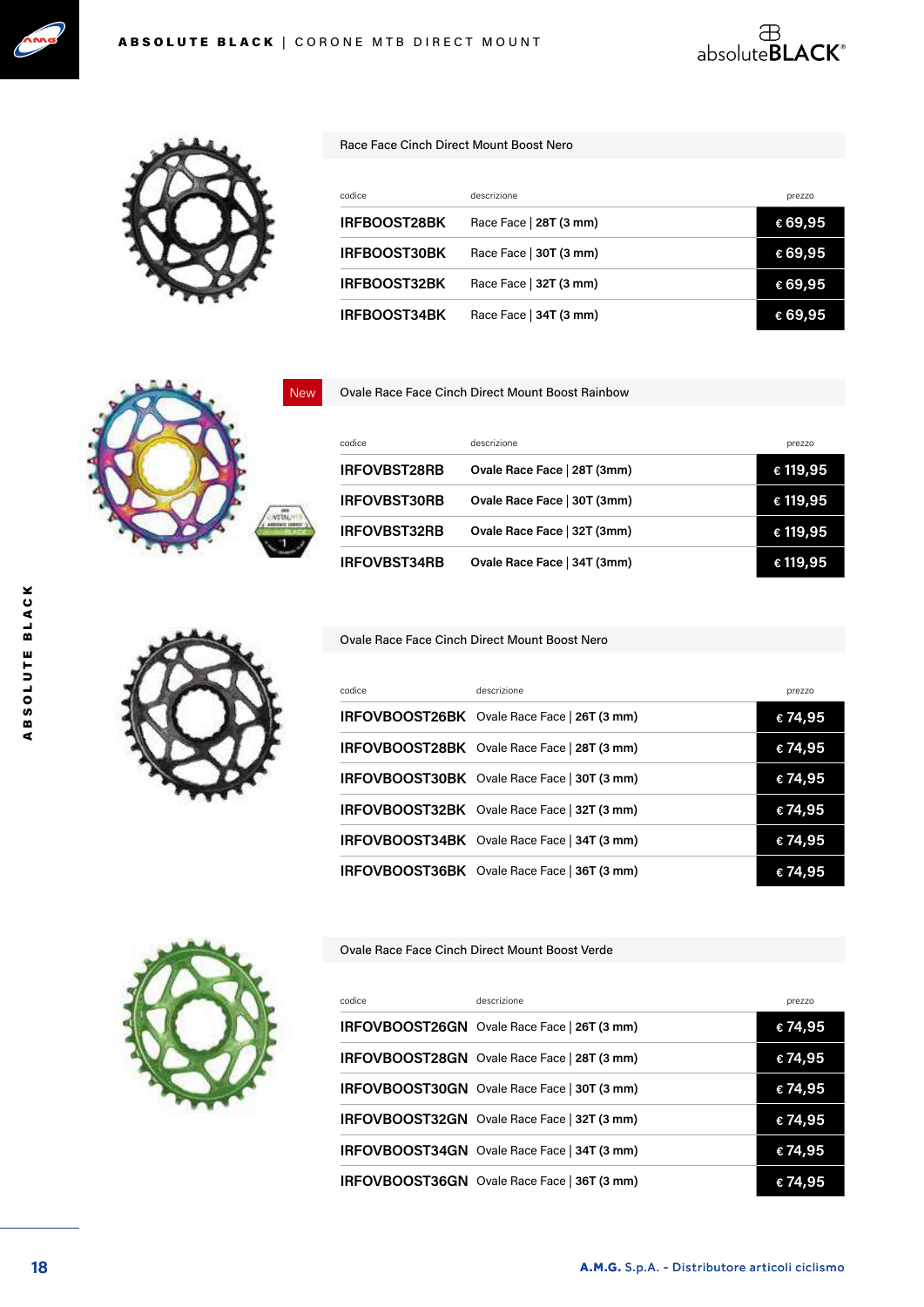

#### Ovale Race Face Cinch Direct Mount Boost Rosso

| codice | descrizione                                        | prezzo  |
|--------|----------------------------------------------------|---------|
|        | IRFOVBOOST26RD Ovale Race Face   26T (3 mm)        | €74,95  |
|        | IRFOVBOOST28RD Ovale Race Face   28T (3 mm)        | €74,95  |
|        | IRFOVBOOST30RD Ovale Race Face   30T (3 mm)        | €74,95  |
|        | IRFOVBOOST32RD Ovale Race Face   32T (3 mm)        | €74,95  |
|        | <b>IRFOVBOOST34RD</b> Ovale Race Face   34T (3 mm) | €74,95  |
|        | IRFOVBOOST36RD Ovale Race Face   36T (3 mm)        | € 74,95 |

#### Ovale Race Face Cinch Direct Mount Boost Oro



| codice | descrizione                                        | prezzo |
|--------|----------------------------------------------------|--------|
|        | <b>IRFOVBOOST26GL</b> Ovale Race Face   26T (3 mm) | €74,95 |
|        | <b>IRFOVBOOST28GL</b> Ovale Race Face   28T (3 mm) | €74,95 |
|        | <b>IRFOVBOOST30GL</b> Ovale Race Face   30T (3 mm) | €74,95 |
|        | IRFOVBOOST32GL Ovale Race Face   32T (3 mm)        | €74,95 |
|        | IRFOVBOOST34GL Ovale Race Face   34T (3 mm)        | €74,95 |
|        | <b>IRFOVBOOST36GL</b> Ovale Race Face   36T (3 mm) | €74,95 |

#### Ovale Race Face Cinch Direct Mount Nero

| codice           | descrizione                  | prezzo  |
|------------------|------------------------------|---------|
| IRFOV26BK        | Ovale Race Face   26T (6 mm) | €74,95  |
| <b>IRFOV28BK</b> | Ovale Race Face   28T (6 mm) | €74,95  |
| <b>IRFOV30BK</b> | Ovale Race Face   30T (6 mm) | €74,95  |
| <b>IRFOV32BK</b> | Ovale Race Face   32T (6 mm) | €74,95  |
| <b>IRFOV34BK</b> | Ovale Race Face   34T (6 mm) | € 74,95 |
| IRFOV36BK        | Ovale Race Face   36T (6 mm) | € 74.95 |

#### Ovale Race Face Cinch Direct Mount Verde

| codice           | descrizione                  | prezzo |
|------------------|------------------------------|--------|
| IRFOV26GN        | Ovale Race Face   26T (6 mm) | €74,95 |
| <b>IRFOV28GN</b> | Ovale Race Face   28T (6 mm) | €74,95 |
| <b>IRFOV30GN</b> | Ovale Race Face   30T (6 mm) | €74,95 |
| <b>IRFOV32GN</b> | Ovale Race Face   32T (6 mm) | €74,95 |
| <b>IRFOV34GN</b> | Ovale Race Face   34T (6 mm) | €74,95 |
| <b>IRFOV36GN</b> | Ovale Race Face   36T (6 mm) | €74,95 |







ABSOLUTE BLACK

ABSOLUTE BLACK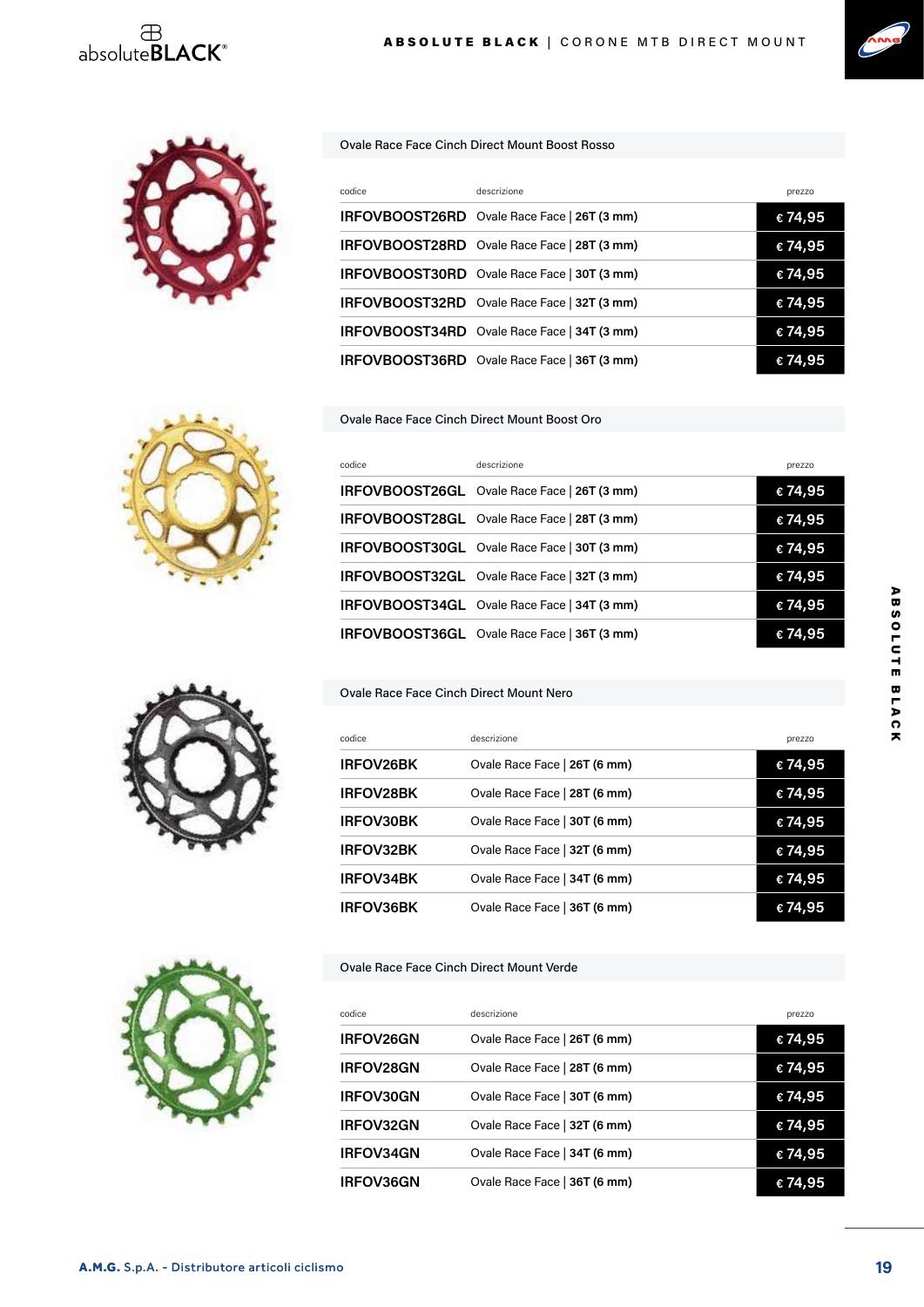



#### Ovale Race Face Cinch Direct Mount Rosso

| codice           | descrizione                  | prezzo  |
|------------------|------------------------------|---------|
| IRFOV26RD        | Ovale Race Face   26T (6 mm) | € 74,95 |
| <b>IRFOV28RD</b> | Ovale Race Face   28T (6 mm) | € 74,95 |
| IRFOV30RD        | Ovale Race Face   30T (6 mm) | €74,95  |
| <b>IRFOV32RD</b> | Ovale Race Face   32T (6 mm) | € 74,95 |
| <b>IRFOV34RD</b> | Ovale Race Face   34T (6 mm) | € 74,95 |
| <b>IRFOV36RD</b> | Ovale Race Face   36T (6 mm) |         |

 $\overset{\oplus}{\text{absolute}}$ BLACK®

Ovale Race Face Cinch Direct Mount Oro

| codice           | descrizione            | prezzo |
|------------------|------------------------|--------|
| <b>IRFOV26GL</b> | Race Face   26T (6 mm) | €74,95 |
| <b>IRFOV28GL</b> | Race Face   28T (6 mm) | €74,95 |
| <b>IRFOV30GL</b> | Race Face   30T (6 mm) | €74,95 |
| <b>IRFOV32GL</b> | Race Face   32T (6 mm) | €74,95 |
| <b>IRFOV34GL</b> | Race Face   34T (6 mm) | €74,95 |
| <b>IRFOV36GL</b> | Race Face   36T (6 mm) | €74,95 |

#### Ovale XTR M9100 Direct Mount Nero

| codice             | descrizione           | prezzo  |
|--------------------|-----------------------|---------|
| <b>ISHDMOV28BK</b> | Ovale XTR M9100   28T | €79,95  |
| <b>ISHDMOV30BK</b> | Ovale XTR M9100   30T | €79,95  |
| <b>ISHDMOV32BK</b> | Ovale XTR M9100   32T | €79,95  |
| <b>ISHDMOV34BK</b> | Ovale XTR M9100   34T | €79,95  |
| <b>ISHDMOV36BK</b> | Ovale XTR M9100   36T | € 79,95 |

#### Ovale XTR M9100 Direct Mount Grigio

| codice             | descrizione           | prezzo  |
|--------------------|-----------------------|---------|
| <b>ISHDMOV28GR</b> | Ovale XTR M9100   28T | €79,95  |
| <b>ISHDMOV30GR</b> | Ovale XTR M9100   30T | €79,95  |
| <b>ISHDMOV32GR</b> | Ovale XTR M9100   32T | €79,95  |
| <b>ISHDMOV34GR</b> | Ovale XTR M9100   34T | €79,95  |
| <b>ISHDMOV36GR</b> | Ovale XTR M9100   36T | € 79,95 |





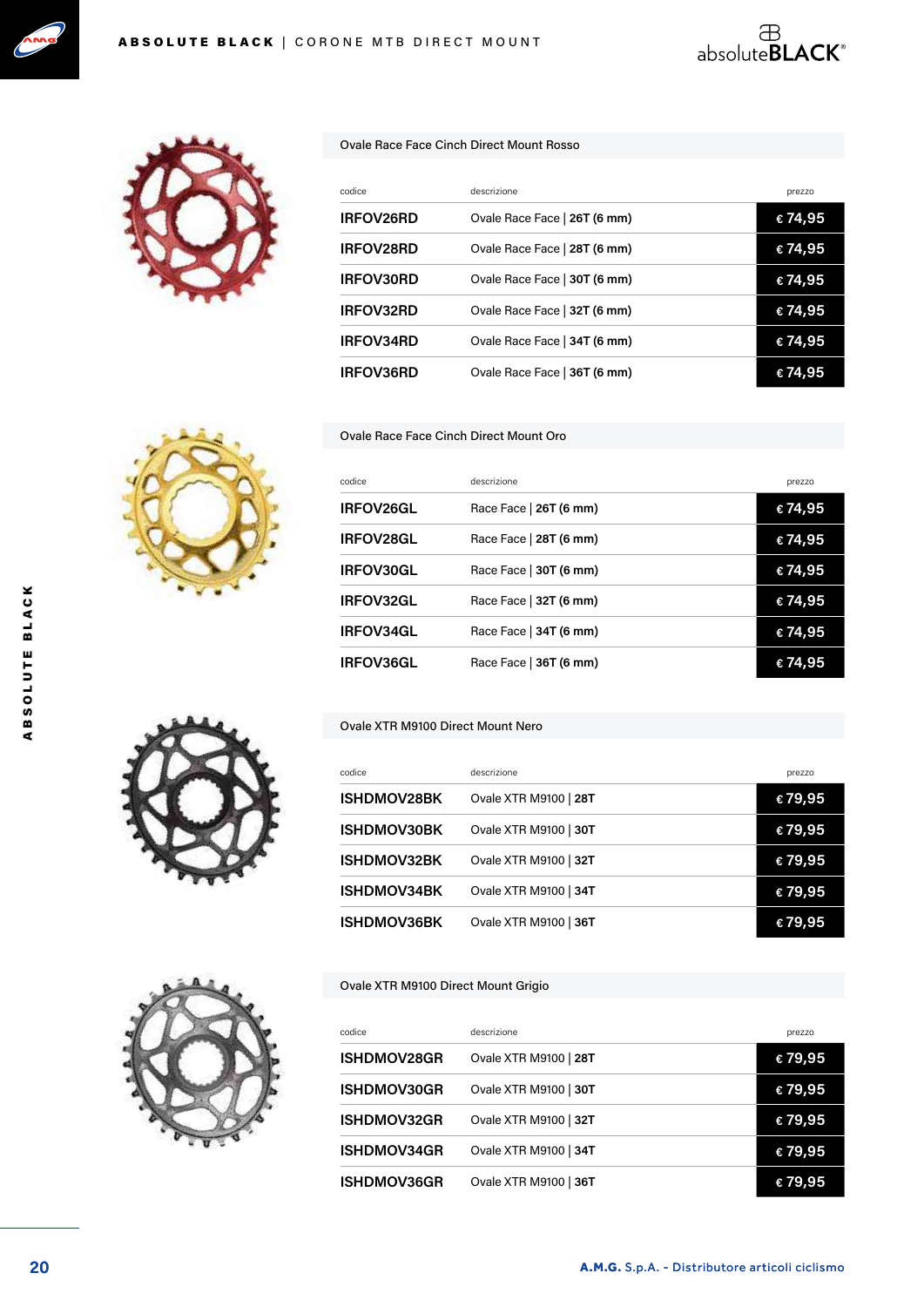





#### Ovale XTR M9100 Direct Mount Rosso

| codice             | descrizione           | prezzo  |
|--------------------|-----------------------|---------|
| <b>ISHDMOV28RD</b> | Ovale XTR M9100   28T | €79,95  |
| <b>ISHDMOV30RD</b> | Ovale XTR M9100   30T | €79,95  |
| <b>ISHDMOV32RD</b> | Ovale XTR M9100   32T | €79,95  |
| <b>ISHDMOV34RD</b> | Ovale XTR M9100   34T | €79,95  |
| <b>ISHDMOV36RD</b> | Ovale XTR M9100   36T | € 79.95 |



#### Ovale XTR M9100 Direct Mount Oro

Ovale XTR M9100 Direct Mount Rainbow

| codice             | descrizione           | prezzo  |
|--------------------|-----------------------|---------|
| <b>ISHDMOV28GL</b> | Ovale XTR M9100   28T | €79,95  |
| <b>ISHDMOV30GL</b> | Ovale XTR M9100   30T | €79,95  |
| <b>ISHDMOV32GL</b> | Ovale XTR M9100   32T | €79,95  |
| <b>ISHDMOV34GL</b> | Ovale XTR M9100   34T | €79,95  |
| <b>ISHDMOV36GL</b> | Ovale XTR M9100   36T | € 79,95 |



### codice descrizione descrizione descrizione descrizione descrizione descrizione descrizione descrizione descri **ISHDMOVR28RB** Ovale XTR M9100 | **28T € 125,95 ISHDMOVR30RB** Ovale XTR M9100 | **30T € 125,95 ISHDMOVR32RB** Ovale XTR M9100 | **32T € 125,95 ISHDMOVR34RB** Ovale XTR M9100 | **34T € 125,95**



#### Ovale E13 Direct Mount Nero

| codice     | descrizione       | prezzo  |
|------------|-------------------|---------|
| IOVE1330BK | Ovale E13   $30T$ | € 74,95 |
| IOVE1332BK | Ovale E13   32T   | € 74,95 |

**ISHDMOVR36RB** Ovale XTR M9100 | **36T € 125,95**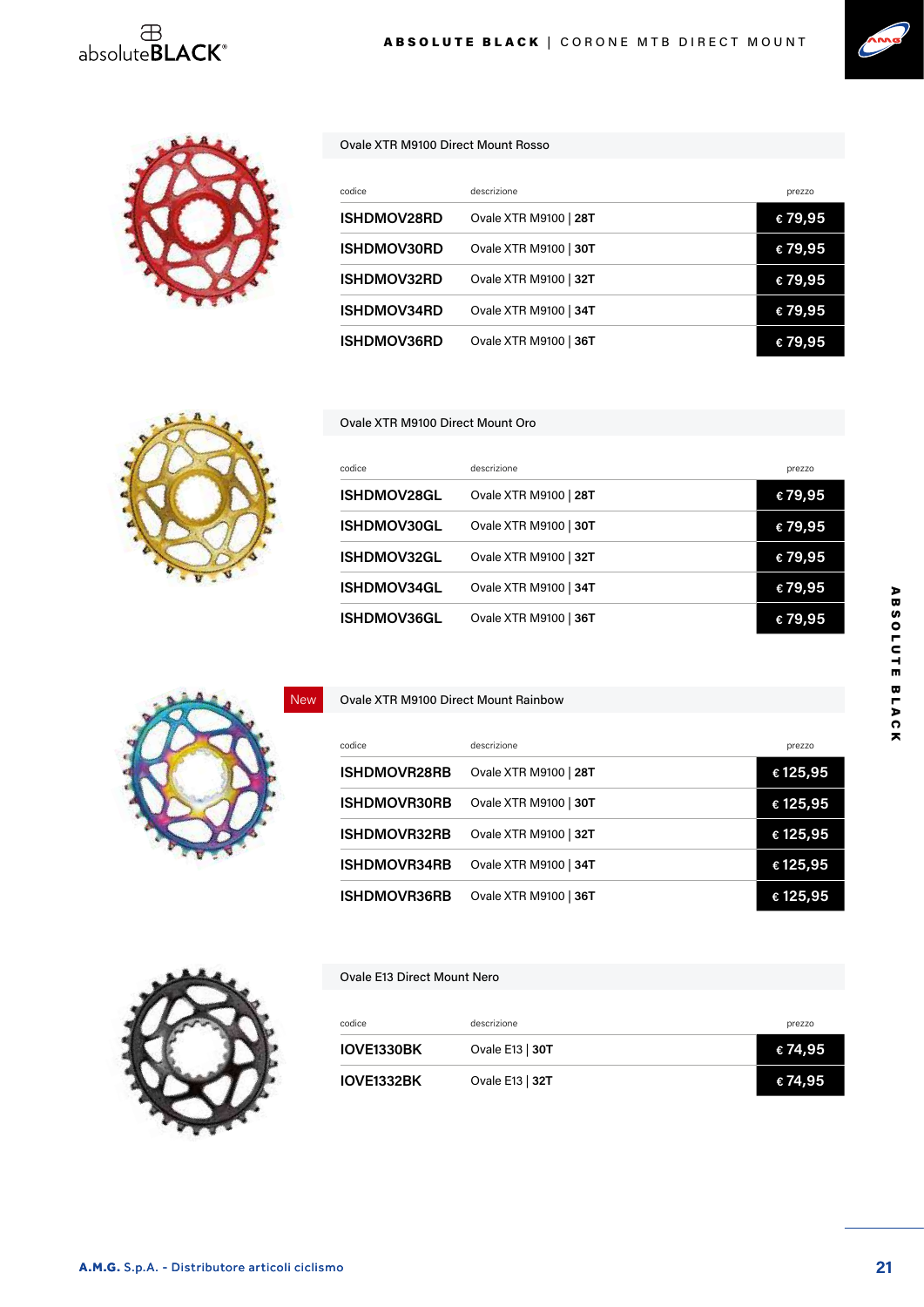



| codice           | descrizione            | prezzo  |  |
|------------------|------------------------|---------|--|
| <b>ICNOV30BK</b> | Ovale Cannondale   30T | € 74,95 |  |
| <b>ICNOV32BK</b> | Ovale Cannondale   32T | € 74,95 |  |
| <b>ICNOV34BK</b> | Ovale Cannondale   34T | € 74,95 |  |

absolute**BLACK**®

#### Ovale Cannondale Direct Mount Verde

Ovale Cannondale Direct Mount Nero

| codice           | descrizione            | prezzo  |
|------------------|------------------------|---------|
| ICNOV30GN        | Ovale Cannondale   30T | € 74,95 |
| <b>ICNOV32GN</b> | Ovale Cannondale   32T | € 74,95 |
| <b>ICNOV34GN</b> | Ovale Cannondale   34T | €74,95  |

#### Ovale Cannondale Direct Mount Nero

| codice         | descrizione            | prezzo  |
|----------------|------------------------|---------|
| ICN28BK        | Ovale Cannondale   28T | € 69,95 |
| <b>ICN30BK</b> | Ovale Cannondale   30T | €69,95  |
| ICN32BK        | Ovale Cannondale   32T | € 69,95 |
| <b>ICN34BK</b> | Ovale Cannondale   34T | € 69,95 |



#### Ovale Cannondale Direct Mount Verde

| codice         | descrizione            | prezzo           |
|----------------|------------------------|------------------|
| <b>ICN28GN</b> | Ovale Cannondale   28T | € 69,95          |
| <b>ICN30GN</b> | Ovale Cannondale   30T | ∈ 69,95          |
| ICN32GN        | Ovale Cannondale   32T | $\epsilon$ 69,95 |
| <b>ICN34GN</b> | Ovale Cannondale   34T | ⊕69,95           |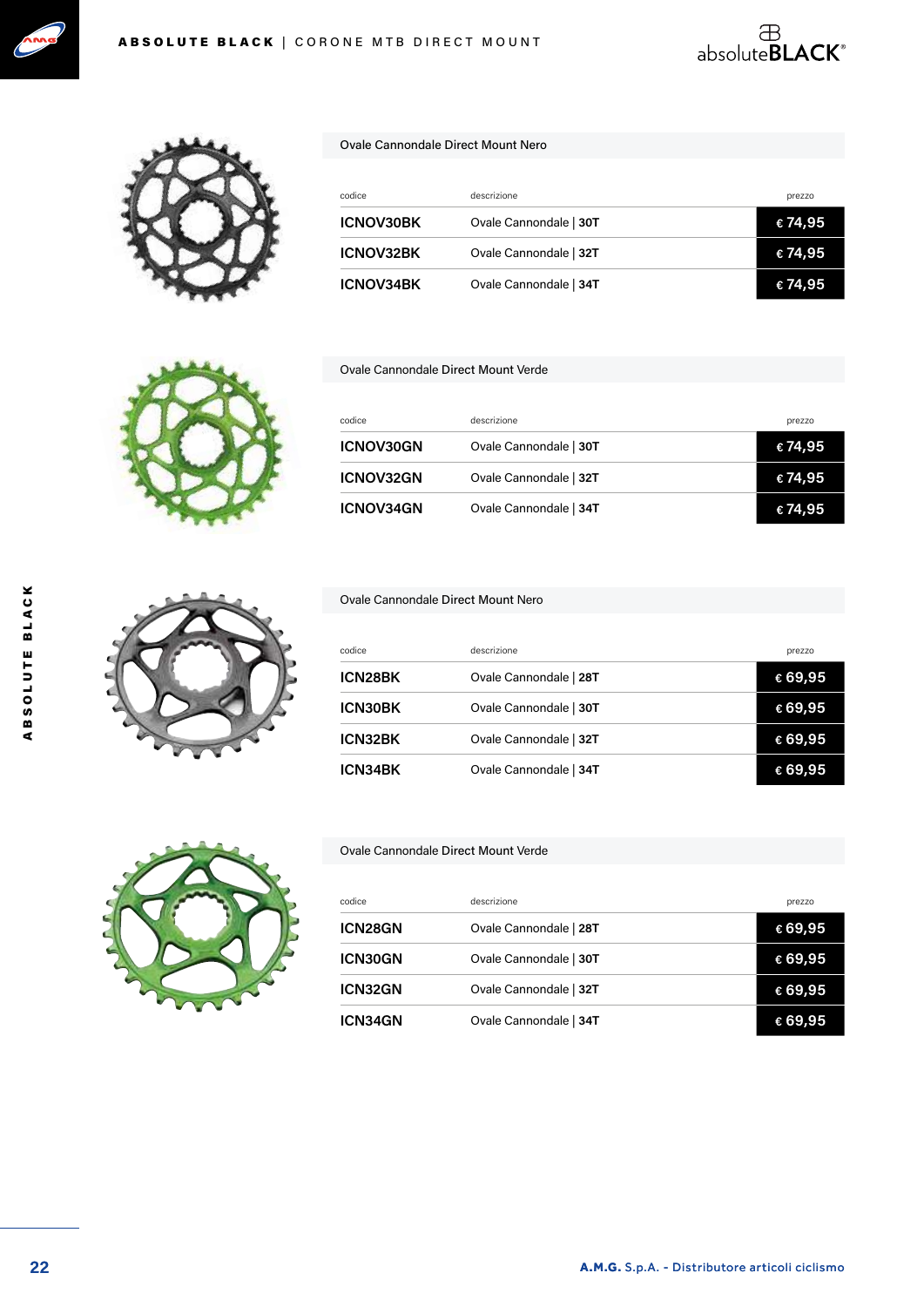## $\begin{array}{c}\text{ }\\ \oplus\\ \text{absolute}\textbf{BLACK}^{\circ}\end{array}$



#### CORONE MTB PER SPIDER



| codice               | descrizione | prezzo  |
|----------------------|-------------|---------|
| ISH26BK              | 64BCD   26T | € 52,95 |
| ISH <sub>28</sub> BK | 64BCD   28T | € 52,95 |
| ISH30BK              | 64BCD   30T | €52,95  |
| ISH32BK              | 64BCD   32T | €52,95  |
| ISH34BK              | 64BCD   34T | €54,95  |
| ISH36BK              | 64BCD   36T | €54,95  |
| <b>ISH38BK</b>       | 64BCD   38T | € 56,95 |



#### 64BCD Rosso

64BCD Nero

| codice               | descrizione | prezzo  |
|----------------------|-------------|---------|
| ISH <sub>26</sub> RD | 64BCD   26T | € 52,95 |
| ISH <sub>28</sub> RD | 64BCD   28T | € 52,95 |
| ISH30RD              | 64BCD   30T | € 52,95 |
| ISH32RD              | 64BCD   32T | € 52,95 |
| ISH34RD              | 64BCD   34T | € 54,95 |
| ISH36RD              | 64BCD   36T | € 54,95 |
| ISH38RD              | 64BCD   38T | € 56,95 |



#### Ovale 64BCD Nero

| codice         | descrizione                           | prezzo           |
|----------------|---------------------------------------|------------------|
| IOV26BK        | Ovale 64BCD   26T                     | € 52,95          |
| <b>IOV28BK</b> | Ovale 64BCD   28T                     | € 52,95          |
| <b>IOV30BK</b> | Ovale 64BCD   30T (bolts & spcs incl) | $\epsilon$ 69,95 |
| IOV32BK        | Ovale 64BCD   32T (bolts integrato)   | € 66,95          |
| IOV34BK        | Ovale 64BCD   34T (bolts integrato)   | €66,95           |
| IOV36BK        | Ovale 64BCD   36T (bolts integrato)   | €66,95           |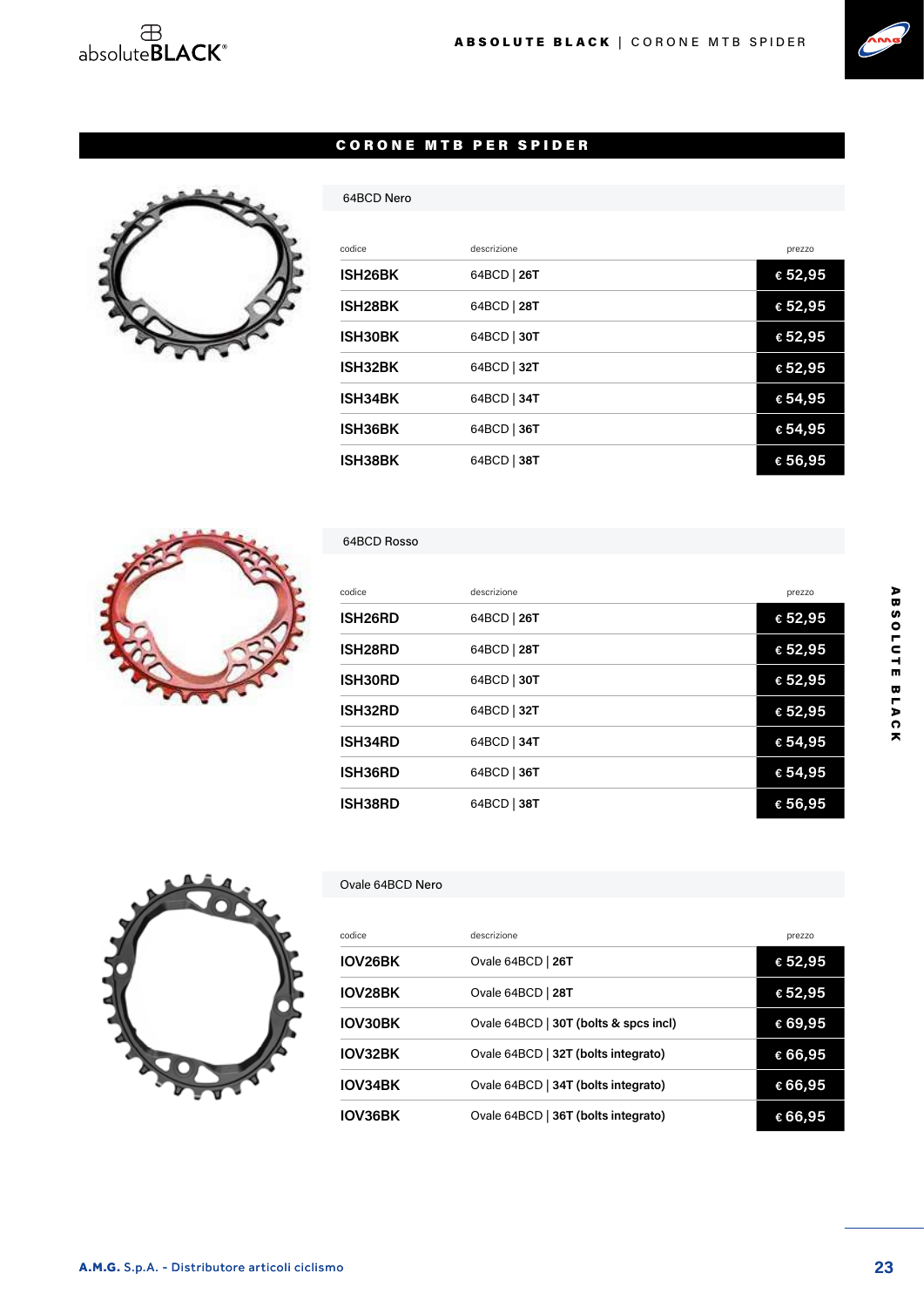



#### Ovale 64BCD Verde

| codice  | descrizione                           | prezzo           |
|---------|---------------------------------------|------------------|
| IOV26GN | Ovale 64BCD   26T                     | € 52,95          |
| IOV28GN | Ovale 64BCD   28T                     | $\epsilon$ 52,95 |
| IOV30GN | Ovale 64BCD   30T (bolts & spcs incl) | $\epsilon$ 69,95 |
| IOV32GN | Ovale 64BCD   32T (bolts integrato)   | €66,95           |
| IOV34GN | Ovale 64BCD   34T (bolts integrato)   | €66,95           |
| IOV36GN | Ovale 64BCD   36T (bolts integrato)   | € 66,95          |

absolute**BLACK**®



#### Ovale 64BCD Rosso

| codice  | descrizione                           | prezzo           |
|---------|---------------------------------------|------------------|
| IOV26RD | Ovale 64BCD   26T                     | $\epsilon$ 52,95 |
| IOV28RD | Ovale 64BCD   28T                     | $\epsilon$ 52,95 |
| IOV30RD | Ovale 64BCD   30T (bolts & spcs incl) | $\epsilon$ 69,95 |
| IOV32RD | Ovale 64BCD   32T (bolts integrato)   | €66,95           |
| IOV34RD | Ovale 64BCD   34T (bolts integrato)   | €66,95           |
| IOV36RD | Ovale 64BCD   36T (bolts integrato)   | $\epsilon$ 66,95 |

#### Ovale 104BCD Nero

| codice           | descrizione                                | prezzo           |
|------------------|--------------------------------------------|------------------|
| <b>IOVSH32BK</b> | Ovale 104BCD   32T SH12S (bolts integrato) | € 66,95          |
| <b>IOVSH34BK</b> | Ovale 104BCD   34T SH12S (bolts integrato) | € 66,95          |
| <b>IOVSH36BK</b> | Ovale 104BCD   36T SH12S (bolts integrato) | $\epsilon$ 66,95 |

#### SRAM Ovale 94BCD Nero

| codice           | descrizione                                | prezzo  |
|------------------|--------------------------------------------|---------|
| <b>IOV9430BK</b> | SRAM Ovale 94BCD   30T (bolts integrato)   | € 69,95 |
| <b>IOV9434BK</b> | SRAM Ovale 94BCD   32T (bolts integrato)   | € 69,95 |
| <b>IOV9434BK</b> | SRAM Ovale 94BCD   34T L (bolts integrato) | € 69,95 |



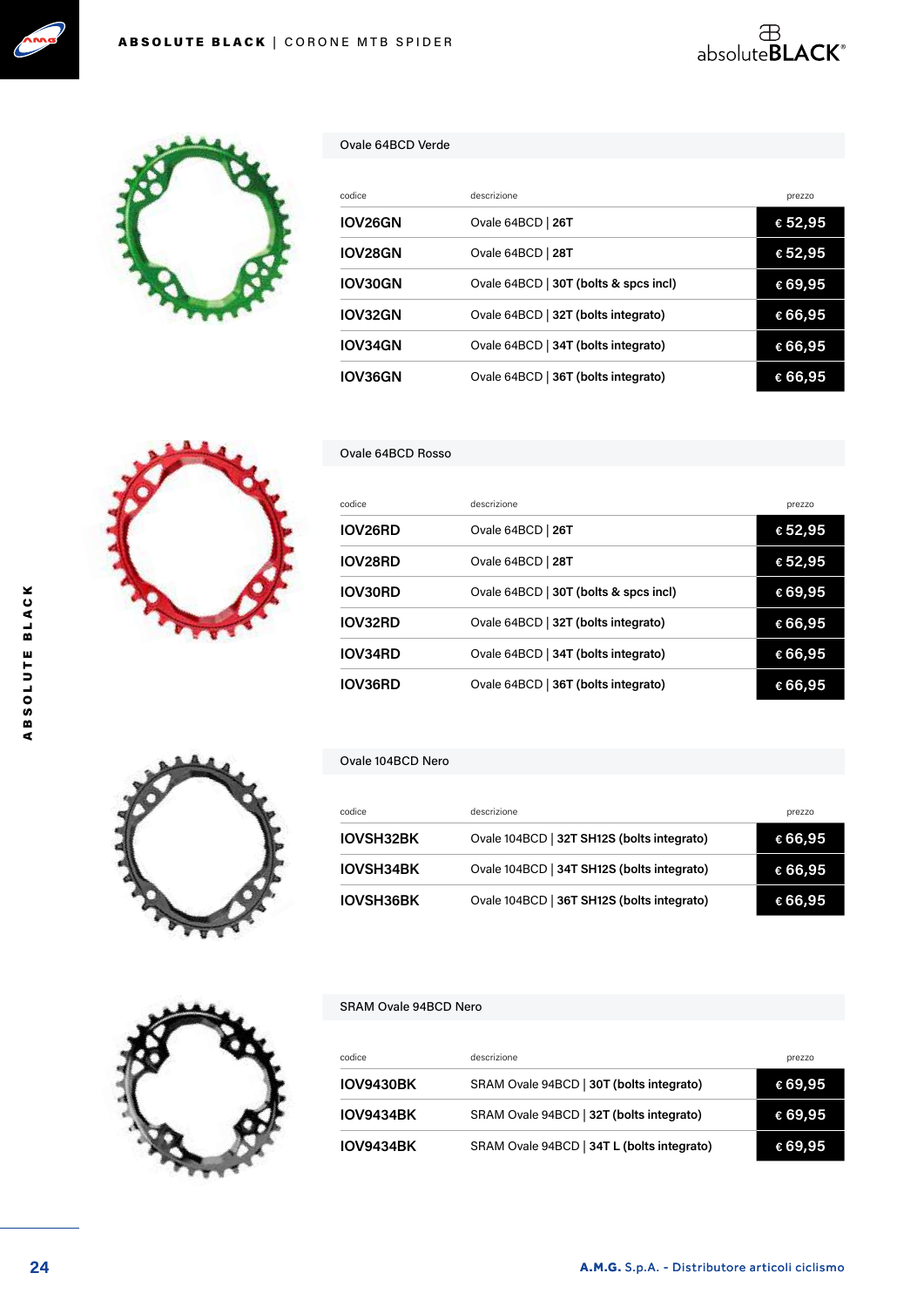## $\overset{\oplus}{\text{absolute}}$ BLACK®



ABSOLUTE BLACK | CORONE MTB SPIDER



#### Ovale XTR M9000 Assymetrico Nero

| codice              | descrizione                             | prezzo  |
|---------------------|-----------------------------------------|---------|
| <b>IOV96XTR30BK</b> | Ovale XTR M9000   30T (bolts integrato) | € 66,95 |
| IOV96XTR32BK        | Ovale XTR M9000   32T (bolts integrato) | € 66,95 |
| IOV96XTR34BK        | Ovale XTR M9000   34T (bolts integrato) | € 66,95 |

#### Ovale XT M8000/MT700 Assymetrico Nero

| codice                 | descrizione                                  | prezzo  |
|------------------------|----------------------------------------------|---------|
| IOV96XT800030BK        | Ovale XT M8000/MT700   30T (bolts integrato) | € 69,95 |
| IOV96XT800032BK        | Ovale XT M8000/MT700   32T (bolts integrato) | € 69,95 |
| <b>IOV96XT800034BK</b> | Ovale XT M8000/MT700   34T (bolts integrato) | €69,95  |
| <b>IOV96XT800036BK</b> | Ovale XT M8000/MT700   36T (bolts integrato) | €69,95  |

#### Ovale XT M8000/MT700 Assymetrico Rosso

| codice          | descrizione                                                  | prezzo  |
|-----------------|--------------------------------------------------------------|---------|
|                 | IOV96XT800030RD Ovale XT M8000/MT700   30T (bolts integrato) | €69,95  |
|                 | IOV96XT800032RD Ovale XT M8000/MT700   32T (bolts integrato) | €69,95  |
|                 | IOV96XT800034RD Ovale XT M8000/MT700   34T (bolts integrato) | € 69,95 |
| IOV96XT800036RD | Ovale XT M8000/MT700   36T (bolts integrato)                 | € 69,95 |

#### Ovale XT M8000/MT700 Assymetrico Oro

| codice          | descrizione                                  | prezzo  |
|-----------------|----------------------------------------------|---------|
| IOV96XT800030GL | Ovale XT M8000/MT700   30T (bolts integrato) | € 69,95 |
| IOV96XT800032GL | Ovale XT M8000/MT700   32T (bolts integrato) | € 69,95 |
| IOV96XT800034GL | Ovale XT M8000/MT700   34T (bolts integrato) | € 69,95 |
| IOV96XT800036GL | Ovale XT M8000/MT700   36T (bolts integrato) | €69,95  |





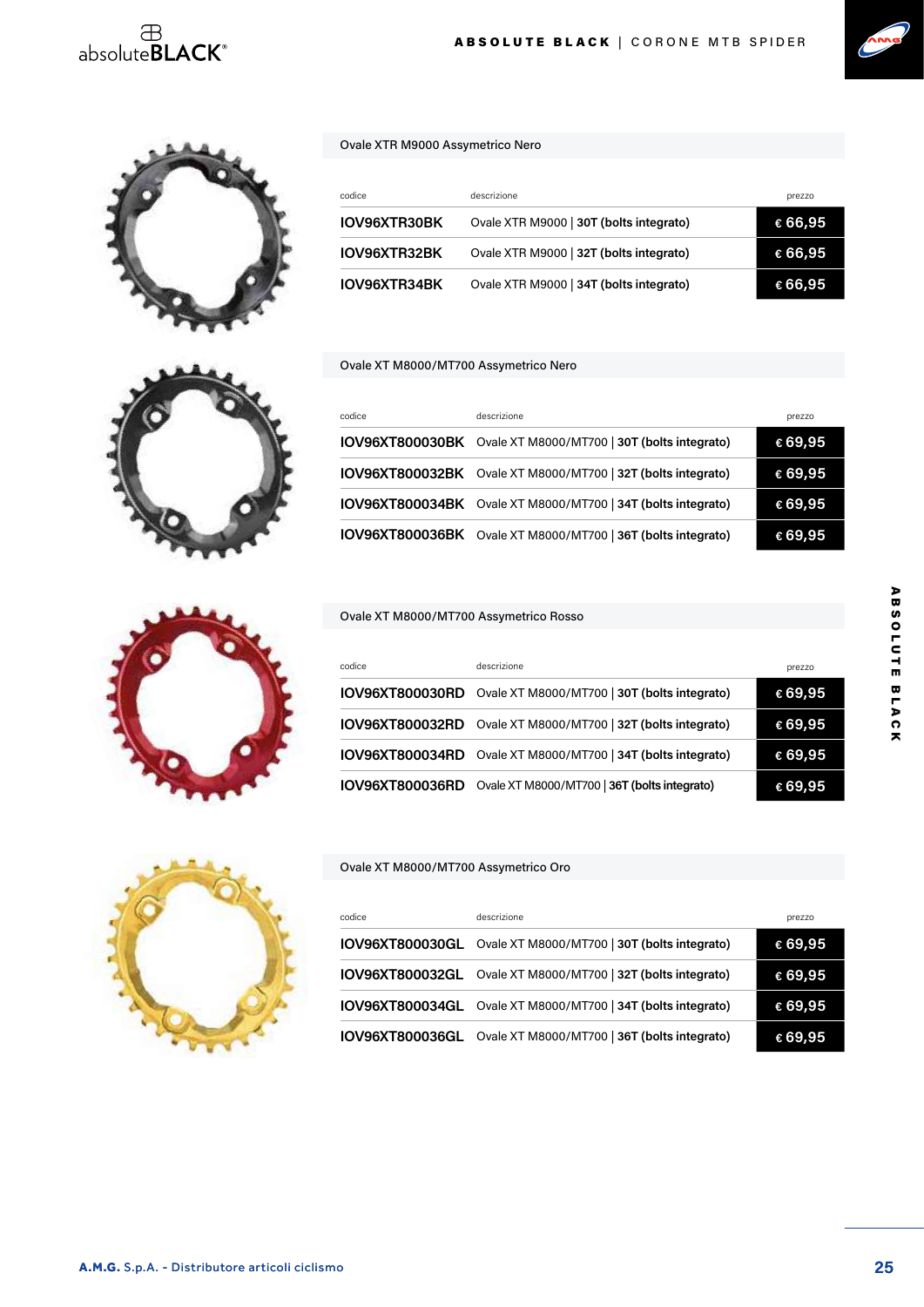



#### Ovale XT M8000/M700 Nero

| codice | descrizione                                                       | prezzo  |
|--------|-------------------------------------------------------------------|---------|
|        | IOVXT8000SH30BK Ovale XT M8000/M700   30T SH12S (bolts integrato) | €69,95  |
|        | IOVXT8000SH32BK Ovale XT M8000/M700   32T SH12S (bolts integrato) | €69,95  |
|        | IOVXT8000SH34BK Ovale XT M8000/M700   34T SH12S (bolts integrato) | €69,95  |
|        | IOVXT8000SH36BK Ovale XT M8000/M700   36T SH12S (bolts integrato) | € 69,95 |

absolute**BLACK**®

#### XT M8000/M700 Nero



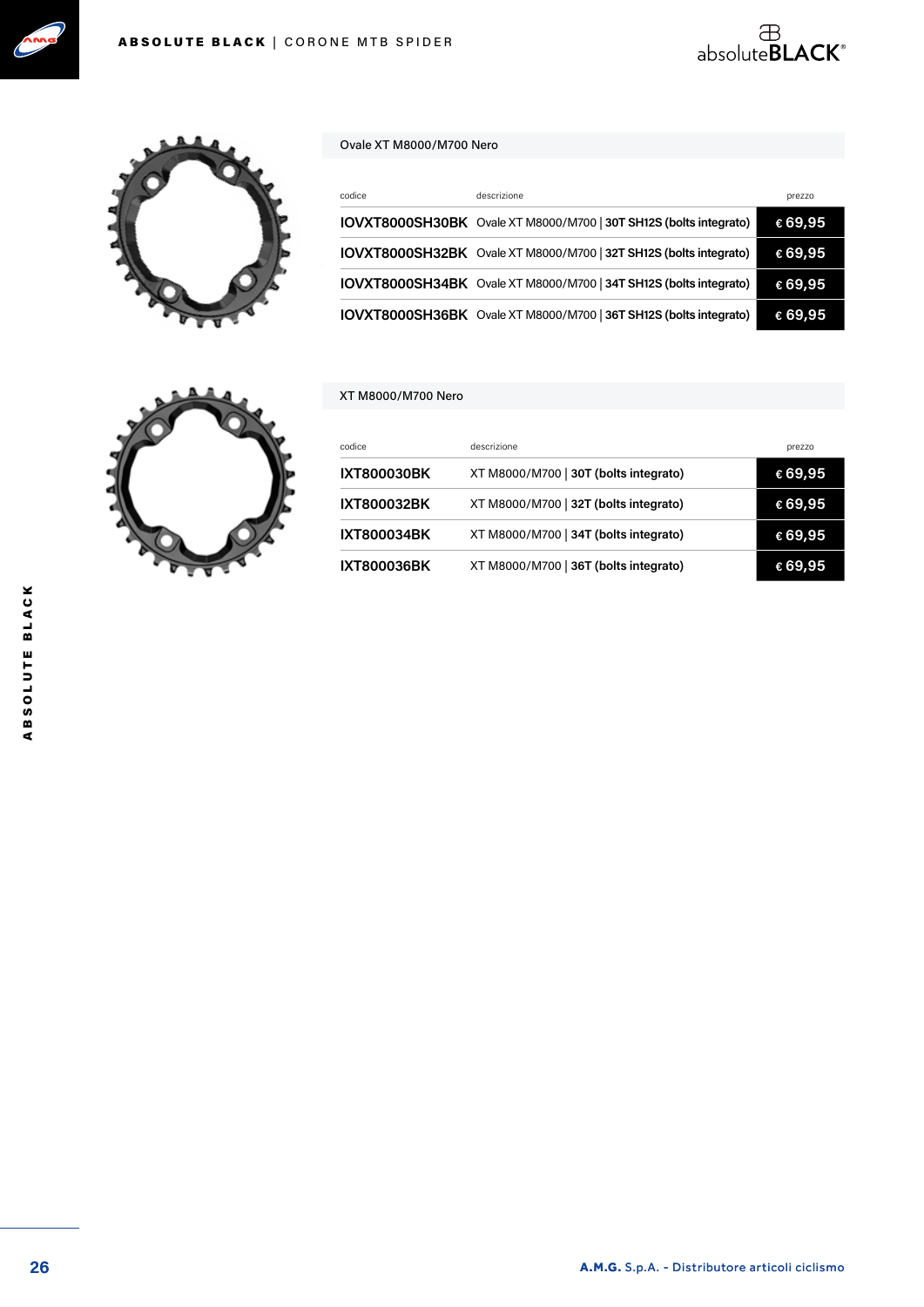

#### CORONE PER CICLOCROSS



#### CX 110BCD - 130BCD Nero

Ovale Apex 1X 110BCD

| codice   | descrizione                       | prezzo           |
|----------|-----------------------------------|------------------|
| ICX421BK | CX 110BCD - 130BCD   42T - 5 fori | € 69,95          |
| ICX423BK | CX 110BCD - 130BCD   42T- 5 fori  | € 69,95          |
| ICX381BK | CX 110BCD - 130BCD   38T- 5 fori  | € 69,95          |
| ICX383BK | CX 110BCD - 130BCD   38T- 5 fori  | $\epsilon$ 69.95 |

codice descrizione descrizione descrizione descrizione descrizione descrizione descrizione descrizione descri **ICOVAPX38BK** Ovale Apex 1X 110BCD | **38T - 4 fori € 69,95 ICOVAPX40BK** Ovale Apex 1X 110BCD | **40T- 4 fori € 69,95 ICOVAPX42BK** Ovale Apex 1X 110BCD | **42T- 4 fori € 69,95**

#### CX 110BCD - 130BCD Rosso

| codice   | descrizione                       | prezzo           |
|----------|-----------------------------------|------------------|
| ICX421RD | CX 110BCD - 130BCD   42T - 5 fori | € 69,95          |
| ICX423RD | CX 110BCD - 130BCD   42T - 5 fori | € 69,95          |
| ICX381RD | CX 110BCD - 130BCD   38T - 5 fori | €69,95           |
| ICX383RD | CX 110BCD - 130BCD   38T - 5 fori | $\epsilon$ 69,95 |



#### Ovale Easton Direct Mount Nero

| codice           | descrizione        | prezzo  |
|------------------|--------------------|---------|
| <b>IEAOV38BK</b> | Ovale Easton   38T | €78,95  |
| <b>IEAOV40BK</b> | Ovale Easton   40T | €78,95  |
| <b>IEAOV42BK</b> | Ovale Easton   42T | €78,95  |
| <b>IEAOV44BK</b> | Ovale Easton   44T | € 83,95 |
| <b>IEAOV46BK</b> | Ovale Easton   46T | € 83,95 |
| <b>IEAOV48BK</b> | Ovale Easton   48T | € 83,95 |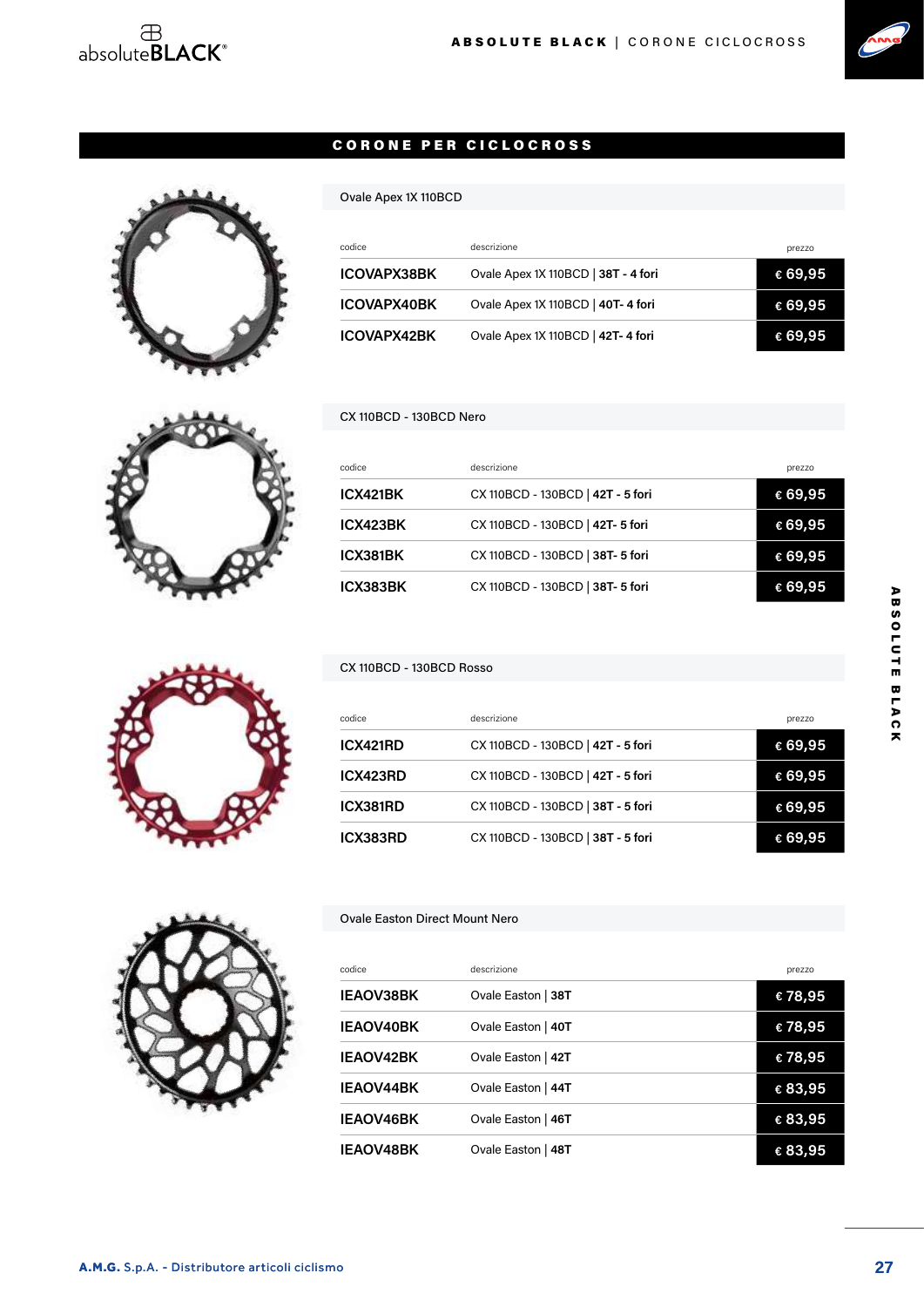



#### Ovale Easton Direct Mount Rosso

| codice           | descrizione        | prezzo  |
|------------------|--------------------|---------|
| <b>IEAOV38RD</b> | Ovale Easton   38T | €78,95  |
| <b>IEAOV40RD</b> | Ovale Easton   40T | €78,95  |
| IEAOV42RD        | Ovale Easton   42T | €78,95  |
| <b>IEAOV44RD</b> | Ovale Easton   44T | € 83,95 |
| <b>IEAOV46RD</b> | Ovale Easton   46T | € 83,95 |
| <b>IEAOV48RD</b> | Ovale Easton   48T | € 83,95 |

absolute**BLACK**®

Ovale SRAM CX Direct Mount Nero

| codice             | descrizione         | prezzo  |
|--------------------|---------------------|---------|
| <b>ISRCXOV36BK</b> | Ovale SRAM CX   36T | €78,95  |
| <b>ISRCXOV38BK</b> | Ovale SRAM CX   38T | €78,95  |
| <b>ISRCXOV40BK</b> | Ovale SRAM CX   40T | €78,95  |
| <b>ISRCXOV42BK</b> | Ovale SRAM CX   42T | €78,95  |
| <b>ISRCXOV44BK</b> | Ovale SRAM CX   44T | € 83,95 |
| <b>ISRCXOV46BK</b> | Ovale SRAM CX   46T | € 83,95 |
| <b>ISRCXOV48BK</b> | Ovale SRAM CX   48T | € 83,95 |

#### Ovale SRAM CX Direct Mount Rosso

| codice             | descrizione         | prezzo           |
|--------------------|---------------------|------------------|
| <b>ISRCXOV36RD</b> | Ovale SRAM CX   36T | €78,95           |
| <b>ISRCXOV38RD</b> | Ovale SRAM CX   38T | €78,95           |
| <b>ISRCXOV40RD</b> | Ovale SRAM CX   40T | €78,95           |
| <b>ISRCXOV42RD</b> | Ovale SRAM CX   42T | €78,95           |
| <b>ISRCXOV44RD</b> | Ovale SRAM CX   44T | € 83,95          |
| ISRCXOV46RD        | Ovale SRAM CX   46T | € 83,95          |
| <b>ISRCXOV48RD</b> | Ovale SRAM CX   48T | $\epsilon$ 83,95 |

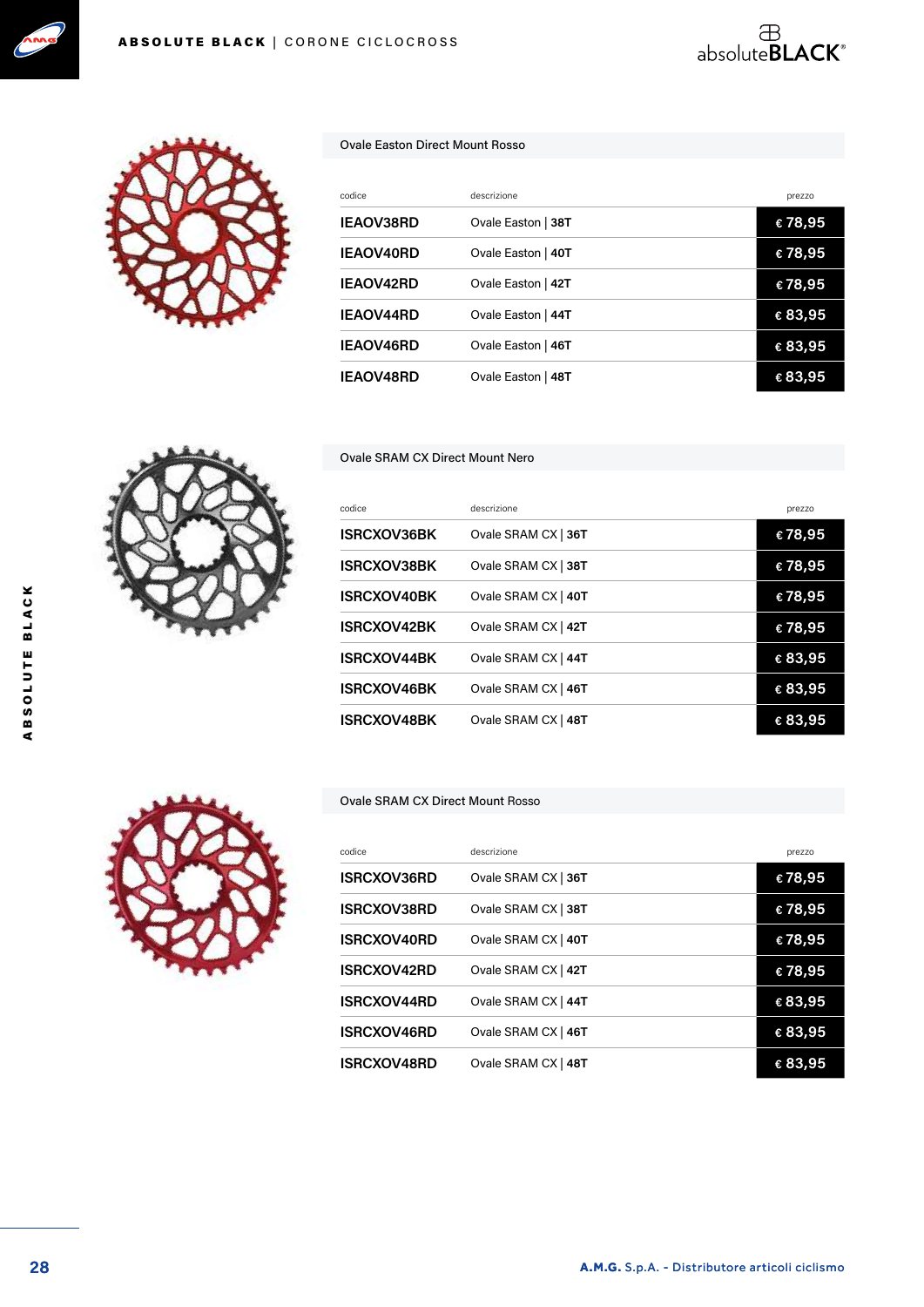## $\overset{\text{\tiny{\textsf{B}}}}{\text{\tiny{absoluteBLACK}^{\circ}}}$



## Ovale CX 110BCD Nero

| codice               | descrizione                                           | prezzo  |
|----------------------|-------------------------------------------------------|---------|
| <b>ICXOV381105BK</b> | Ovale CX 110BCD<br>38T - 5 fori (fino ad esaurimento) | € 66.99 |

ABSOLUTE BLACK | CORONE CICLOCROSS

#### Ovale CX 110BCD Rosso

| codice               | descrizione                                             | prezzo   |
|----------------------|---------------------------------------------------------|----------|
| <b>ICXOV381105RD</b> | Ovale CX 110BCD<br>  38T - 5 fori (fino ad esaurimento) | € 66.99⊧ |

Ovale CX 110BCD Assymetrico Nero

| codice               | descrizione                                                         | prezzo  |
|----------------------|---------------------------------------------------------------------|---------|
| <b>ICXOV401104BK</b> | Ovale CX 110BCD Assymetrico<br>  40T - 4 fori (fino ad esaurimento) | € 66,99 |



#### Ovale CX 110BCD Assymetrico Rosso

| codice               | descrizione                                                         | prezzo  |
|----------------------|---------------------------------------------------------------------|---------|
| <b>ICXOV401104RD</b> | Ovale CX 110BCD Assymetrico<br>  40T - 4 fori (fino ad esaurimento) | € 66,99 |



#### Ovale CX 1X 110BCD SH Nero

| codice              | descrizione                          | prezzo  |
|---------------------|--------------------------------------|---------|
| <b>ICOV381104BK</b> | Ovale CX 1X 110BCD SH   38T - 4 fori | €74,95  |
| <b>ICOV401104BK</b> | Ovale CX 1X 110BCD SH   40T - 4 fori | € 74,95 |
| <b>ICOV421104BK</b> | Ovale CX 1X 110BCD SH   42T - 4 fori | € 74,95 |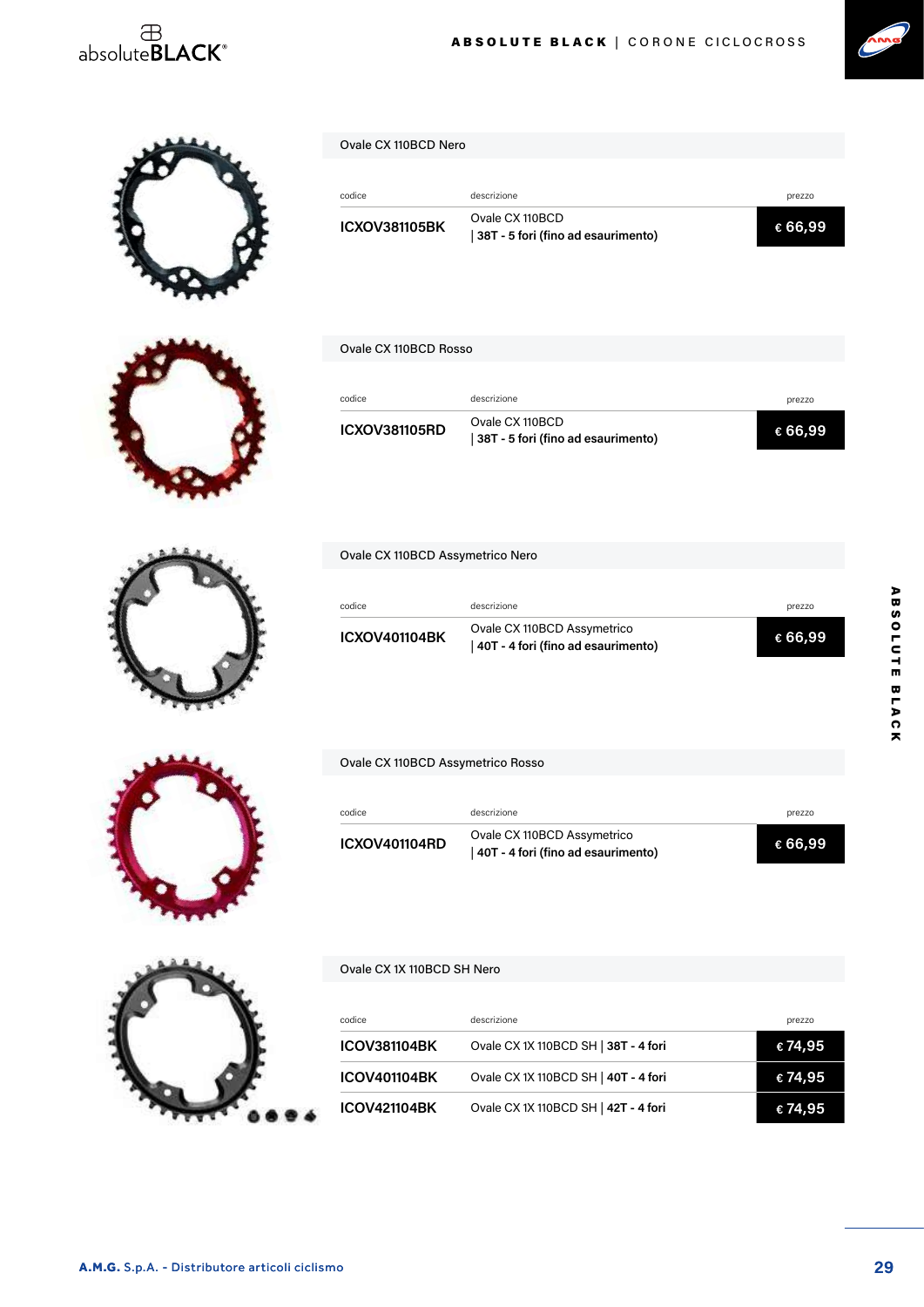





| codice              | descrizione                          | prezzo  |
|---------------------|--------------------------------------|---------|
| <b>ICOV381104GR</b> | Ovale CX 1X 110BCD SH   38T - 4 fori | € 74,95 |
| <b>ICOV401104GR</b> | Ovale CX 1X 110BCD SH   40T - 4 fori | € 74,95 |
| <b>ICOV421104GR</b> | Ovale CX 1X 110BCD SH   42T - 4 fori | € 74.95 |

absolute**BLACK**®

#### Ovale CX 1X 110BCD Nero

| codice              | descrizione                       | prezzo  |
|---------------------|-----------------------------------|---------|
| <b>ICOV381105BK</b> | Ovale CX 1X 110BCD   38T - 5 fori | € 74,95 |
| <b>ICOV401105BK</b> | Ovale CX 1X 110BCD   40T - 5 fori | € 74,95 |
| <b>ICOV421105BK</b> | Ovale CX 1X 110BCD   42T - 5 fori | €74,95  |

#### Ovale CX 1X 110BCD Grigio

| codice              | descrizione                       | prezzo  |
|---------------------|-----------------------------------|---------|
| <b>ICOV381105GR</b> | Ovale CX 1X 110BCD   38T - 5 fori | € 74,95 |
| <b>ICOV401105GR</b> | Ovale CX 1X 110BCD   40T - 5 fori | € 74,95 |
| <b>ICOV421105GR</b> | Ovale CX 1X 110BCD   42T - 5 fori | € 74,95 |



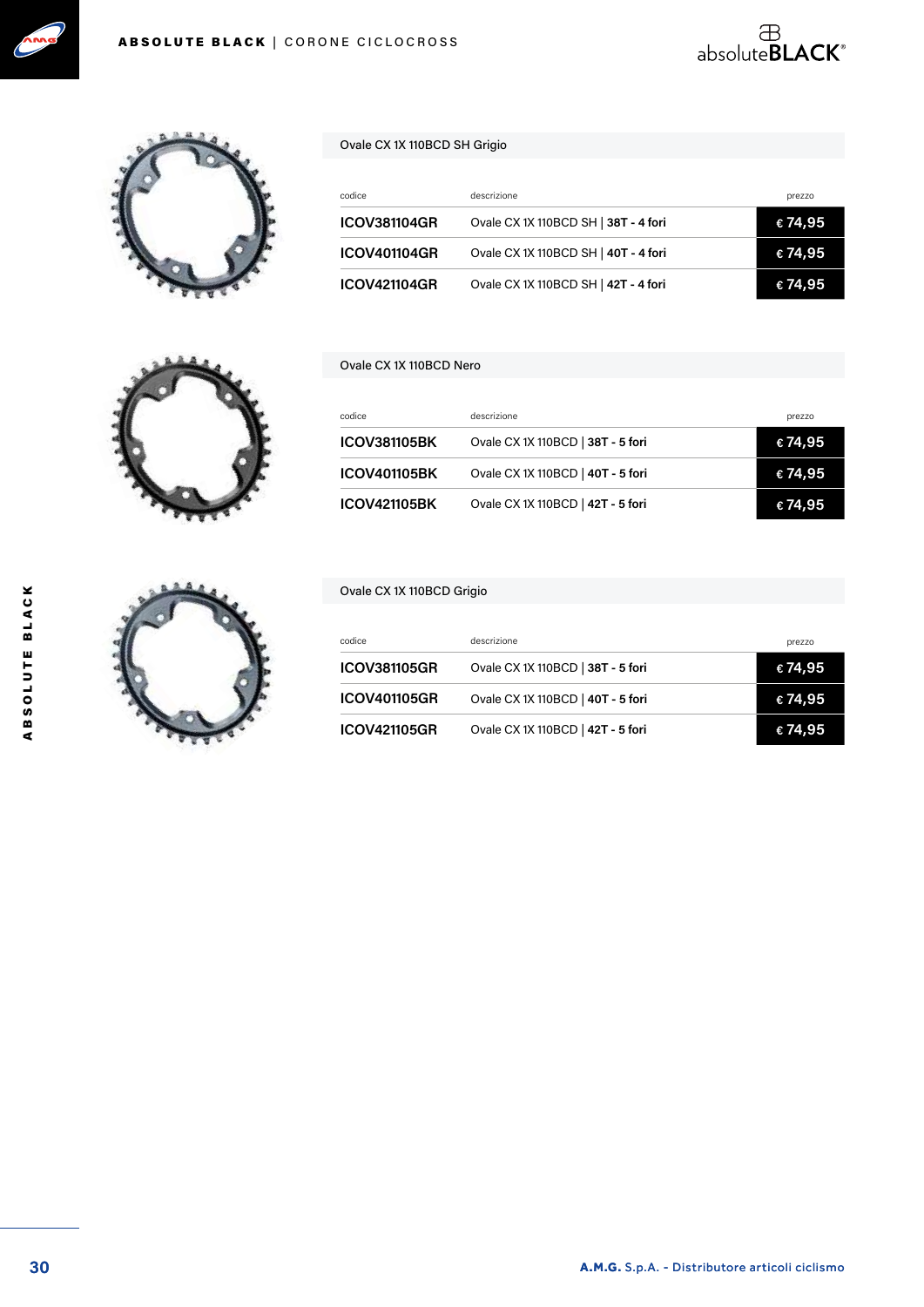## $\begin{array}{c}\text{ }\\ \oplus\\ \text{absolute}\textbf{BLACK}^{\circ}\end{array}$





#### CORONE PER GRAVEL

#### Ovale GR 1X 110BCD SH Nero

| codice               | descrizione                          | prezzo  |
|----------------------|--------------------------------------|---------|
| <b>IGROV441104BK</b> | Ovale GR 1X 110BCD SH   44T - 4 fori | €78,95  |
| <b>IGROV461104BK</b> | Ovale GR 1X 110BCD SH   46T - 4 fori | € 83,95 |
| <b>IGROV481104BK</b> | Ovale GR 1X 110BCD SH   48T - 4 fori | € 89,95 |
| <b>IGROV501104BK</b> | Ovale GR 1X 110BCD SH   50T - 4 fori | € 95,95 |

#### Ovale GR 1X 110BCD SH Grigio

| codice               | descrizione                          | prezzo           |
|----------------------|--------------------------------------|------------------|
| <b>IGROV441104GR</b> | Ovale GR 1X 110BCD SH   44T - 4 fori | €78,95           |
| <b>IGROV461104GR</b> | Ovale GR 1X 110BCD SH   46T - 4 fori | € 83,95          |
| <b>IGROV481104GR</b> | Ovale GR 1X 110BCD SH   48T - 4 fori | € 89,95          |
| <b>IGROV501104GR</b> | Ovale GR 1X 110BCD SH   50T - 4 fori | $\epsilon$ 95,95 |

#### Ovale GR 1X 110BCD Nero

| codice               | descrizione                       | prezzo           |
|----------------------|-----------------------------------|------------------|
| <b>IGROV441105BK</b> | Ovale GR 1X 110BCD   44T - 5 fori | €78,95           |
| <b>IGROV461105BK</b> | Ovale GR 1X 110BCD   46T - 5 fori | € 83,95          |
| <b>IGROV481105BK</b> | Ovale GR 1X 110BCD   48T - 5 fori | € 89,95          |
| <b>IGROV501105BK</b> | Ovale GR 1X 110BCD   50T - 5 fori | $\epsilon$ 95,95 |



#### Ovale GR 1X 110BCD Grigio

| codice               | descrizione                       |                  |
|----------------------|-----------------------------------|------------------|
|                      |                                   | prezzo           |
| <b>IGROV441105GR</b> | Ovale GR 1X 110BCD   44T - 5 fori | €78,95           |
| <b>IGROV461105GR</b> | Ovale GR 1X 110BCD   46T - 5 fori | € 83,95          |
| <b>IGROV481105GR</b> | Ovale GR 1X 110BCD   48T - 5 fori | € 89,95          |
| <b>IGROV501105GR</b> | Ovale GR 1X 110BCD   50T - 5 fori | $\epsilon$ 95,95 |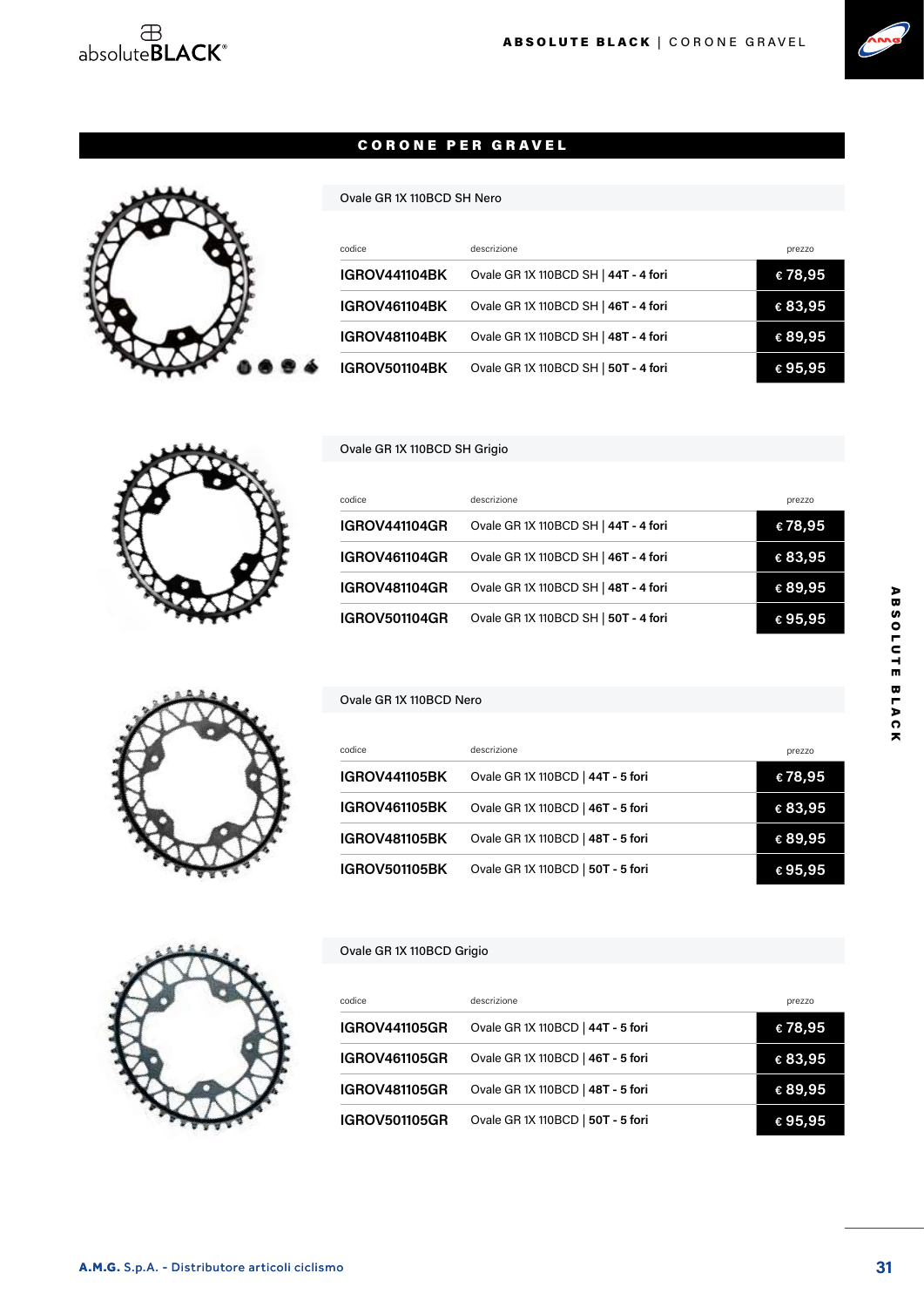

#### CORONE STRADA

#### Ovale Aero SRAM Direct Mount 1X Nero

| codice | descrizione                                                | prezzo            |
|--------|------------------------------------------------------------|-------------------|
|        | ISRAERONW50BK Ovale Aero SRAM Direct Mount 1X   50T        | € 145,95          |
|        | ISRAERONW52BK Ovale Aero SRAM Direct Mount 1X   52T        | $\epsilon$ 145,95 |
|        | <b>ISRAERONW54BK</b> Ovale Aero SRAM Direct Mount 1X   54T | € 145,95          |

#### Ovale 110BCD 2X Direct Mount Nero

| codice    | descrizione                    | prezzo   |
|-----------|--------------------------------|----------|
| IROV345BK | Ovale 110BCD 2X   34T - 5 fori | € 54,95  |
| IROV365BK | Ovale 110BCD 2X   36T - 5 fori | € 54,95  |
| IROV385BK | Ovale 110BCD 2X   38T - 5 fori | € 54,95  |
| IROV505BK | Ovale 110BCD 2X   50T - 5 fori | € 115,95 |
| IROV525BK | Ovale 110BCD 2X   52T - 5 fori | € 115,95 |



#### Ovale 110BCD 2X Rosso

| codice           | descrizione                    | prezzo   |
|------------------|--------------------------------|----------|
| IROV505RD        | Ovale 110BCD 2X   50T - 5 fori | € 115,95 |
| <b>IROV525RD</b> | Ovale 110BCD 2X   52T - 5 fori | € 115,95 |



#### Ovale 110BCD 2X Grigio

| codice    | descrizione                    | prezzo            |
|-----------|--------------------------------|-------------------|
| IROV505GR | Ovale 110BCD 2X   50T - 5 fori | $\epsilon$ 115,95 |
| IROV525GR | Ovale 110BCD 2X   52T - 5 fori | € 115,95          |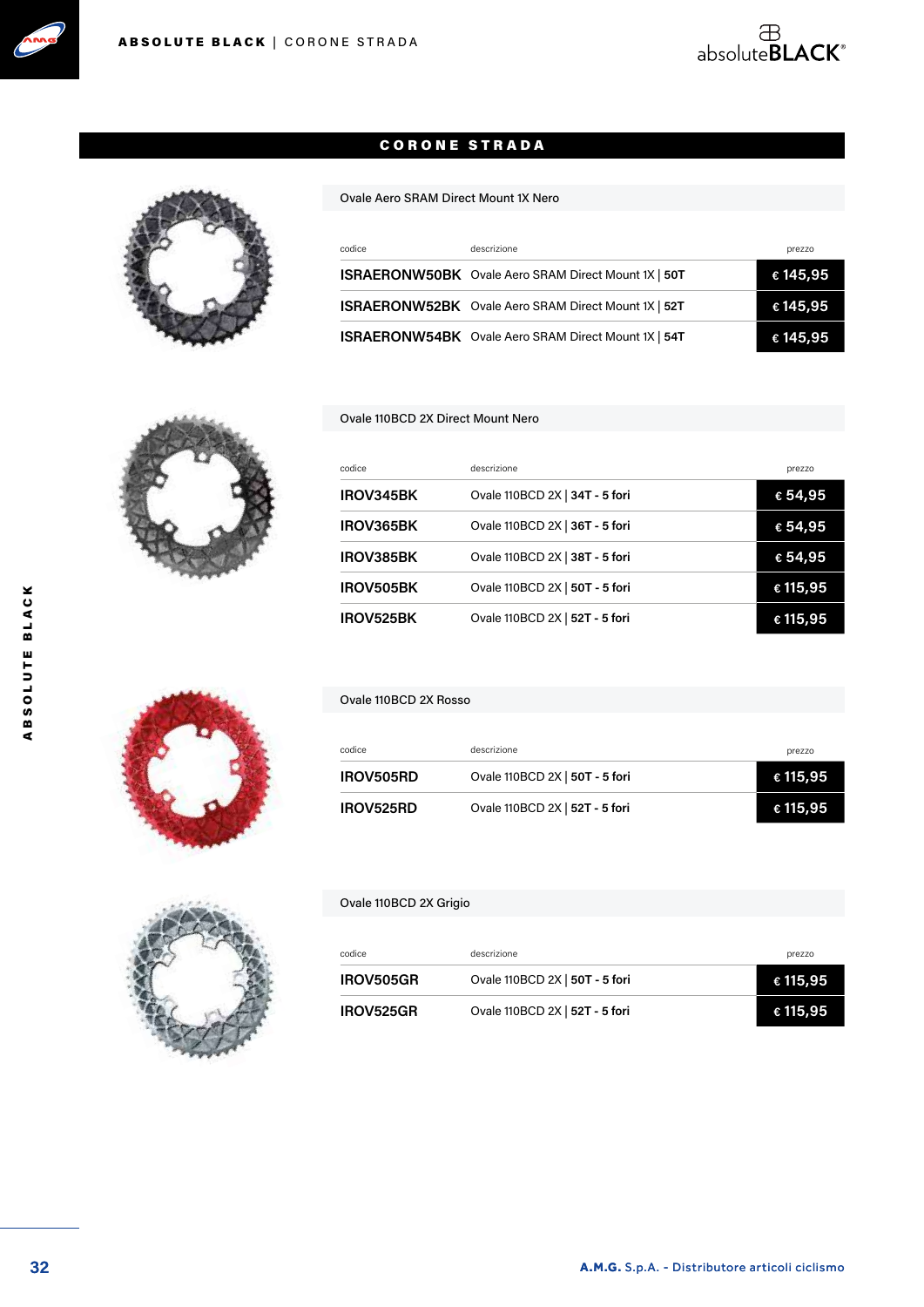## $\overset{\oplus}{\text{absolute}}$ BLACK®





#### Ovale SRAM 110BCD 2X Nero

| codice             | descrizione                | prezzo   |
|--------------------|----------------------------|----------|
| <b>IROVSR345BK</b> | Ovale SRAM 110BCD 2X   34T | € 54,95  |
| <b>IROVSR365BK</b> | Ovale SRAM 110BCD 2X   36T | € 54,95  |
| <b>IROVSR505BK</b> | Ovale SRAM 110BCD 2X   50T | € 115,95 |
| <b>IROVSR525BK</b> | Ovale SRAM 110BCD 2X   52T | € 115,95 |



#### Ovale SRAM 110BCD 2X Rosso

Ovale SRAM 110BCD 2X Grigio

| codice             | descrizione                | prezzo   |
|--------------------|----------------------------|----------|
| <b>IROVSR505RD</b> | Ovale SRAM 110BCD 2X   50T | € 115,95 |
| <b>IROVSR525RD</b> | Ovale SRAM 110BCD 2X   52T | € 115,95 |

| codice             | descrizione                | prezzo            |
|--------------------|----------------------------|-------------------|
| <b>IROVSR505GR</b> | Ovale SRAM 110BCD 2X   50T | $\epsilon$ 115,95 |
| <b>IROVSR525GR</b> | Ovale SRAM 110BCD 2X   52T | € 115,95          |

#### Ovale SH 110BCD (4) Assymmetrico 2X Nero

| codice    | descrizione                               | prezzo   |
|-----------|-------------------------------------------|----------|
| IROV344BK | Ovale SH 110BCD (4) Assymmetrico 2X   34T | € 54,95  |
| IROV364BK | Ovale SH 110BCD (4) Assymmetrico 2X   36T | € 54,95  |
| IROV384BK | Ovale SH 110BCD (4) Assymmetrico 2X   38T | € 54,95  |
| IROV504BK | Ovale SH 110BCD (4) Assymmetrico 2X   50T | € 115,95 |
| IROV524BK | Ovale SH 110BCD (4) Assymmetrico 2X   52T | € 115,95 |

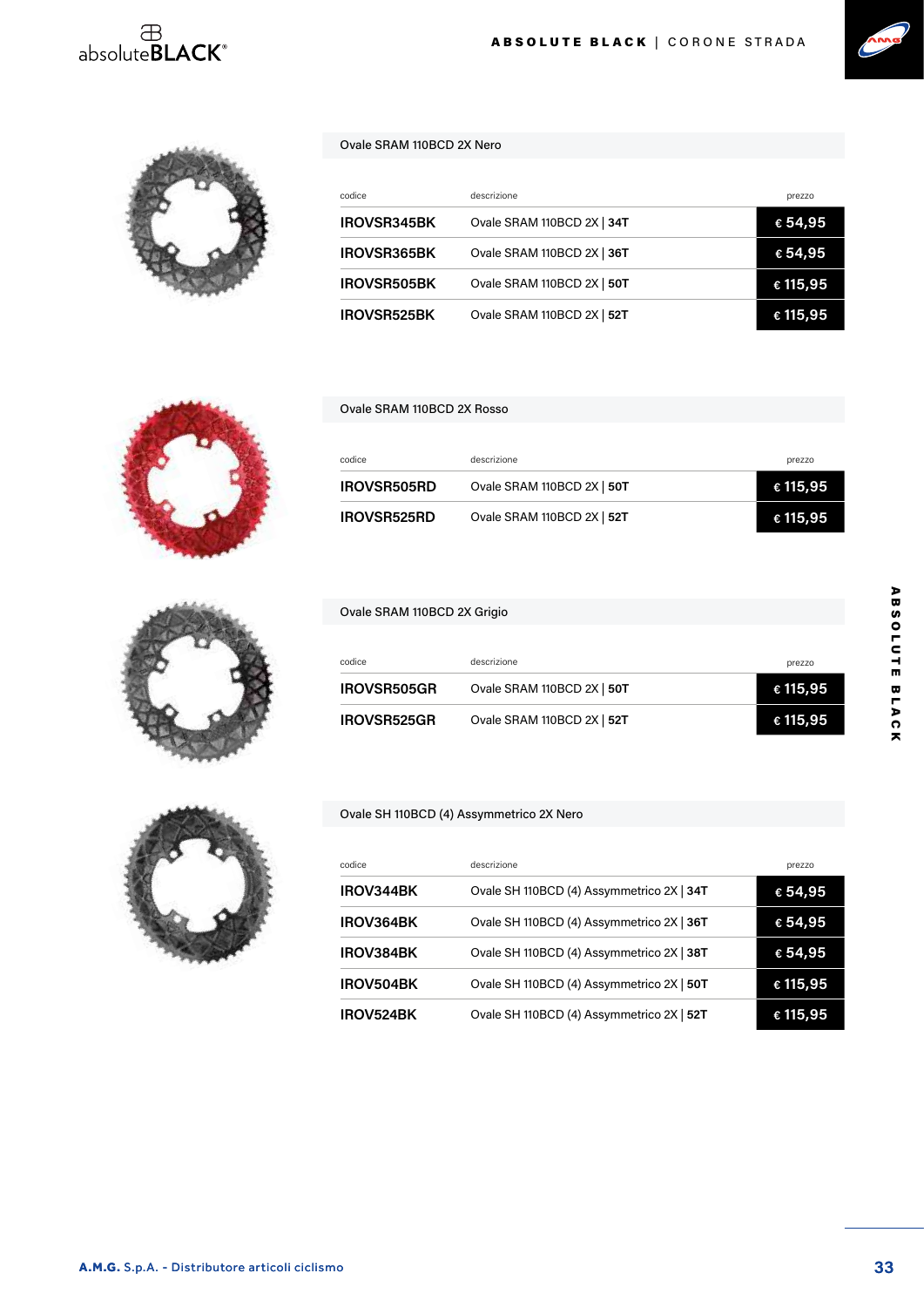



#### Ovale SH 110BCD Assymmetrico 2X Rosso

| codice           | descrizione                           | prezzo   |
|------------------|---------------------------------------|----------|
| <b>IROV504RD</b> | Ovale SH 110BCD Assymmetrico 2X   50T | € 115,95 |
| <b>IROV524RD</b> | Ovale SH 110BCD Assymmetrico 2X   52T | € 115,95 |

 $\overset{\text{\tiny{\textsf{B}}}}{\text{\tiny{absoluteBLACK}^{\circ}}}$ 

#### Ovale SH 110BCD Assymmetrico 2X Grigio

| codice           | descrizione                           | prezzo   |
|------------------|---------------------------------------|----------|
| <b>IROV504GR</b> | Ovale SH 110BCD Assymmetrico 2X   50T | € 115,95 |
| <b>IROV524GR</b> | Ovale SH 110BCD Assymmetrico 2X   52T | € 115,95 |

Ovale SH 9100/8000 110BCD Assymmetrico 2X Rainbow

| codice             | descrizione                                               | prezzo   |
|--------------------|-----------------------------------------------------------|----------|
| <b>IROV91344RB</b> | Corona OVALE SH 9100/8000 110BCD<br>Assymmetrico 2X   34T | €89,95   |
| <b>IROV91364RB</b> | Corona OVALE SH 9100/8000 110BCD<br>Assymmetrico 2X   36T | € 89,95  |
| <b>IROV91394RB</b> | Corona OVALE SH 9100/8000 110BCD<br>Assymmetrico 2X   39T | € 89,95  |
| <b>IROV91504RB</b> | Corona OVALE SH 9100/8000 110BCD<br>Assymmetrico 2X   50T | € 159,95 |
| <b>IROV91524RB</b> | Corona OVALE SH 9100/8000 110BCD<br>Assymmetrico 2X   52T | € 159,95 |
| <b>IROV91534RB</b> | Corona OVALE SH 9100/8000 110BCD<br>Assymmetrico 2X   53T | € 159,95 |





New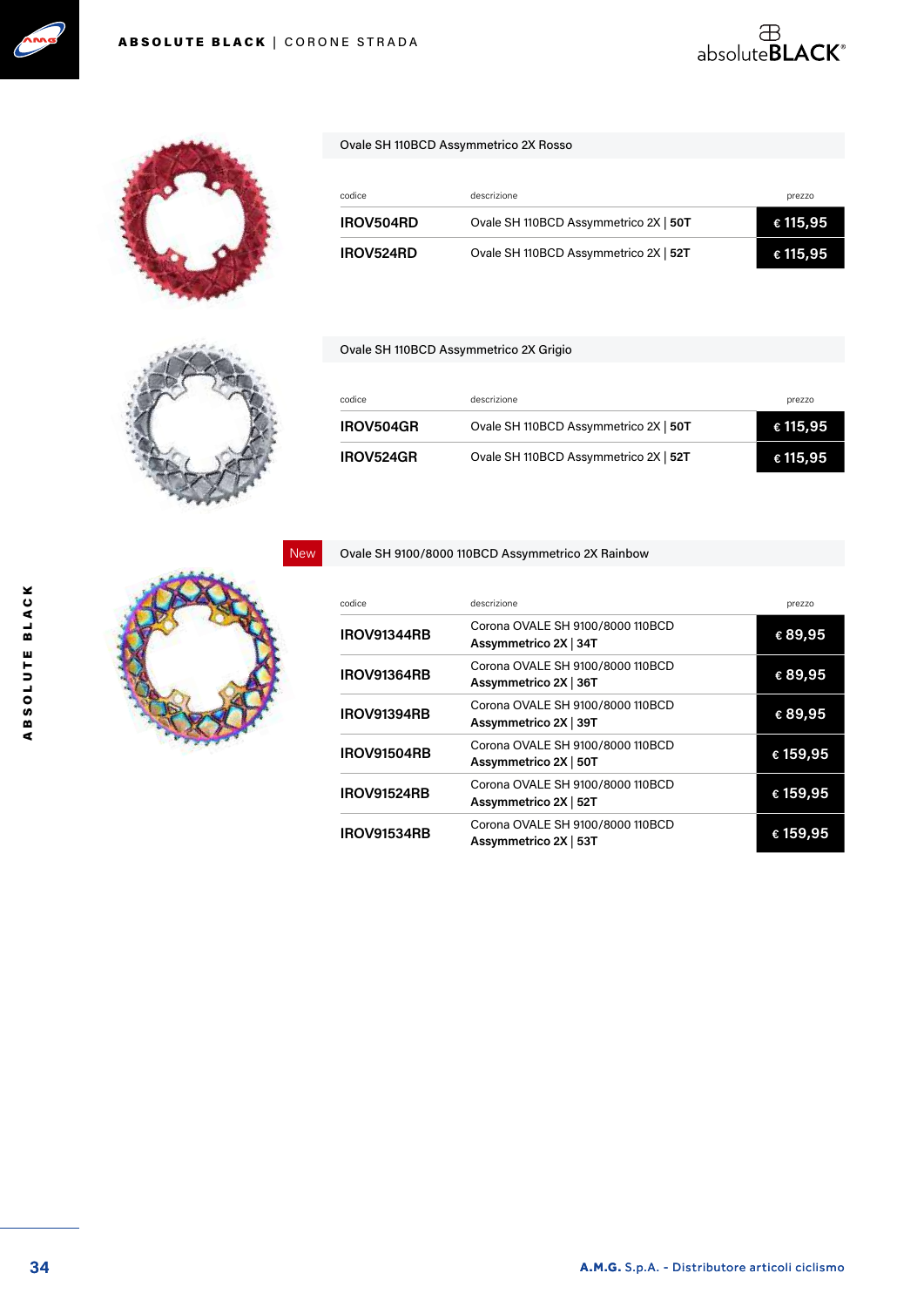## $\begin{array}{c}\n\oplus \\
\text{absolute} \text{BLACK}^*\n\end{array}$





Ovale SH 9100/8000 110BCD Assymmetrico 2X Nero

| codice               | descrizione                                               | prezzo   |
|----------------------|-----------------------------------------------------------|----------|
| <b>IROV9100344BK</b> | Ovale SH 9100/8000 110BCD Assymmetrico 2X<br>34T - 4 fori | € 54,95  |
| <b>IROV9100364BK</b> | Ovale SH 9100/8000 110BCD Assymmetrico 2X<br>36T - 4 fori | € 54,95  |
| <b>IROV9100384BK</b> | Ovale SH 9100/8000 110BCD Assymmetrico 2X<br>38T - 4 fori | € 54,95  |
| <b>IROV9100394BK</b> | Ovale SH 9100/8000 110BCD Assymmetrico 2X<br>39T - 4 fori | € 54,95  |
| <b>IROV9100504BK</b> | Ovale SH 9100/8000 110BCD Assymmetrico 2X<br>50T - 4 fori | € 115,95 |
| <b>IROV9100524BK</b> | Ovale SH 9100/8000 110BCD Assymmetrico 2X<br>52T - 4 fori | € 115,95 |
| <b>IROV9100534BK</b> | Ovale SH 9100/8000 110BCD Assymmetrico 2X<br>53T - 4 fori | € 115,95 |

Ovale SH 9100/8000 110BCD Assymmetrico 2X Grigio

| codice               | descrizione                                               | prezzo   |
|----------------------|-----------------------------------------------------------|----------|
| <b>IROV9100504GR</b> | Ovale SH 9100/8000 110BCD Assymmetrico 2X<br>50T - 4 fori | € 115,95 |
| <b>IROV9100524GR</b> | Ovale SH 9100/8000 110BCD Assymmetrico 2X<br>52T - 4 fori | € 115,95 |
| <b>IROV9100534GR</b> | Ovale SH 9100/8000 110BCD Assymmetrico 2X<br>53T - 4 fori | € 115,95 |

#### Ovale SH 9100/8000 110BCD Assymmetrico 2X Cha

| codice               | descrizione                                               | prezzo   |
|----------------------|-----------------------------------------------------------|----------|
| <b>IROV9100504CH</b> | Ovale SH 9100/8000 110BCD Assymmetrico 2X<br>50T - 4 fori | € 115,95 |
| <b>IROV9100524CH</b> | Ovale SH 9100/8000 110BCD Assymmetrico 2X<br>52T - 4 fori | € 115,95 |
| <b>IROV9100534CH</b> | Ovale SH 9100/8000 110BCD Assymmetrico 2X<br>53T - 4 fori | € 115,95 |

Ovale SH 9100/8000/9000/6800 110BCD 2X Nero

| codice    | descrizione                                               | prezzo   |
|-----------|-----------------------------------------------------------|----------|
| IROV304BK | Ovale SH 9100/8000 110BCD Assymmetrico 2X<br>30T - 4 fori | €76,95   |
| IROV324BK | Ovale SH 9100/8000 110BCD Assymmetrico 2X<br>32T - 4 fori | €76,95   |
| IROV464BK | Ovale SH 9100/8000 110BCD Assymmetrico 2X<br>46T - 4 fori | € 115,95 |
| IROV484BK | Ovale SH 9100/8000 110BCD Assymmetrico 2X<br>48T - 4 fori | € 115,95 |



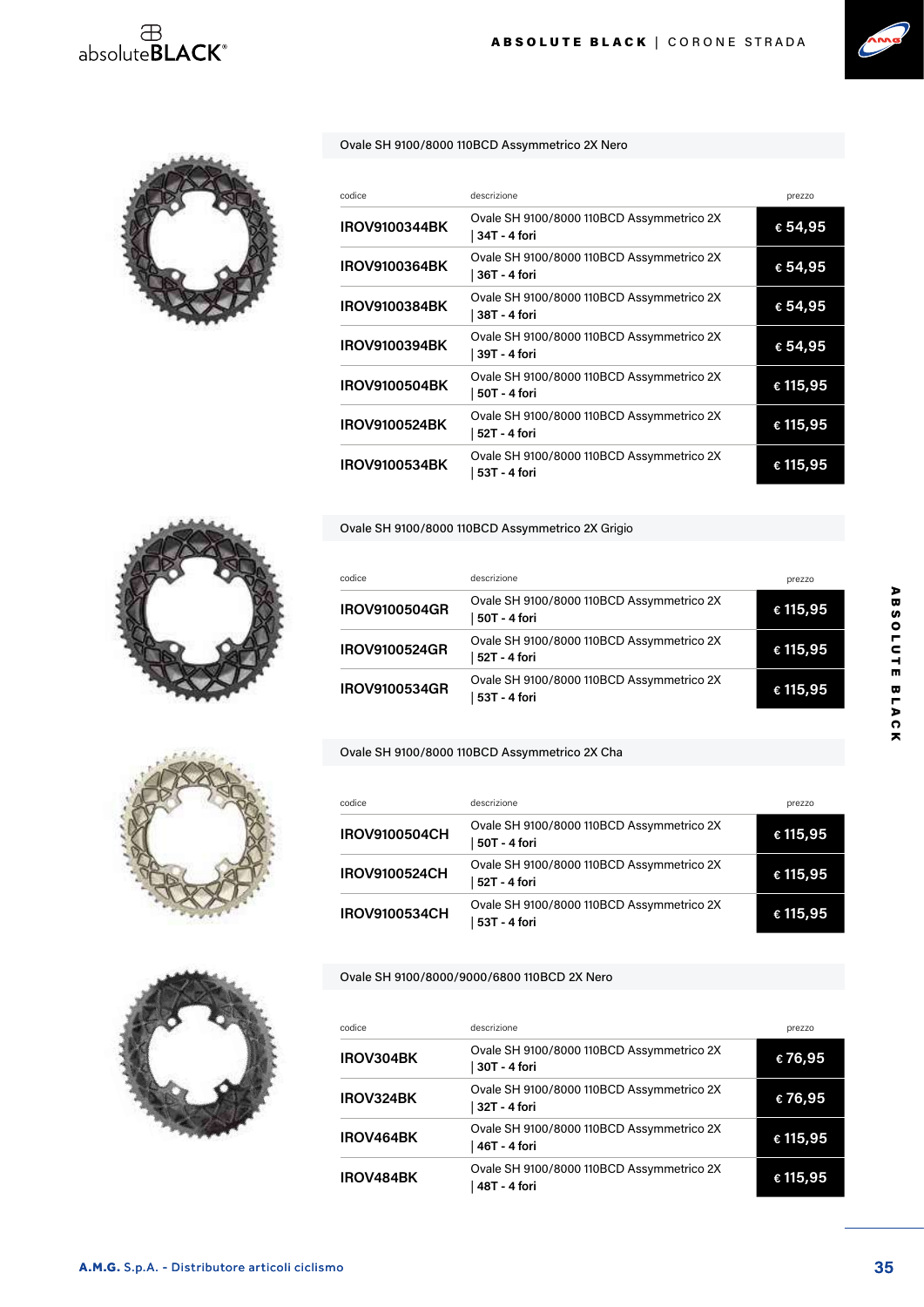



#### Ovale SH 9100/8000/6800 110BCD 2X Grigio

| codice           | descrizione                                         | prezzo            |
|------------------|-----------------------------------------------------|-------------------|
| <b>IROV464GR</b> | Ovale SH 9100/8000/6800 110BCD 2X<br>  46T - 4 fori | $\epsilon$ 115,95 |
| <b>IROV484GR</b> | Ovale SH 9100/8000/6800 110BCD 2X<br>  48T - 4 fori | € 115,95          |

#### Ovale SH 9100/8000/6800 110BCD 2X Cha

| codice           | descrizione                                         | prezzo   |
|------------------|-----------------------------------------------------|----------|
| IROV464CH        | Ovale SH 9100/8000/6800 110BCD 2X<br>  46T - 4 fori | € 115,95 |
| <b>IROV484CH</b> | Ovale SH 9100/8000/6800 110BCD 2X<br>  48T - 4 fori | € 115,95 |

#### Ovale Cannondale 2X Nero

| codice              | descrizione                  | prezzo   |
|---------------------|------------------------------|----------|
| <b>IROVCN5034BK</b> | Ovale Cannondale 2X   50/34T | € 239,95 |
| IROVCN5236BK        | Ovale Cannondale 2X   52/36T | € 239,95 |

#### Ovale Campagnolo 2X Nero

| codice              | descrizione                                 | prezzo           |
|---------------------|---------------------------------------------|------------------|
| <b>IROVCAM394BK</b> | Ovale Campagnolo 2X   39T (11/12V) - 4 fori | $\epsilon$ 59,95 |
| <b>IROVCAM534BK</b> | Ovale Campagnolo 2X   53T (11/12V) - 4 fori | € 129,95         |

#### Ovale Sub-Compact 110BCD 2X Nero

| codice           | descrizione                                | prezzo   |
|------------------|--------------------------------------------|----------|
| <b>IROV325BK</b> | Ovale Sub-Compact 110BCD 2X   32T - 5 fori | € 82,95  |
| <b>IROV485BK</b> | Ovale Sub-Compact 110BCD 2X   48T - 5 fori | € 115,95 |

ABSOLUTE BLACK

ABSOLUTE BLACK







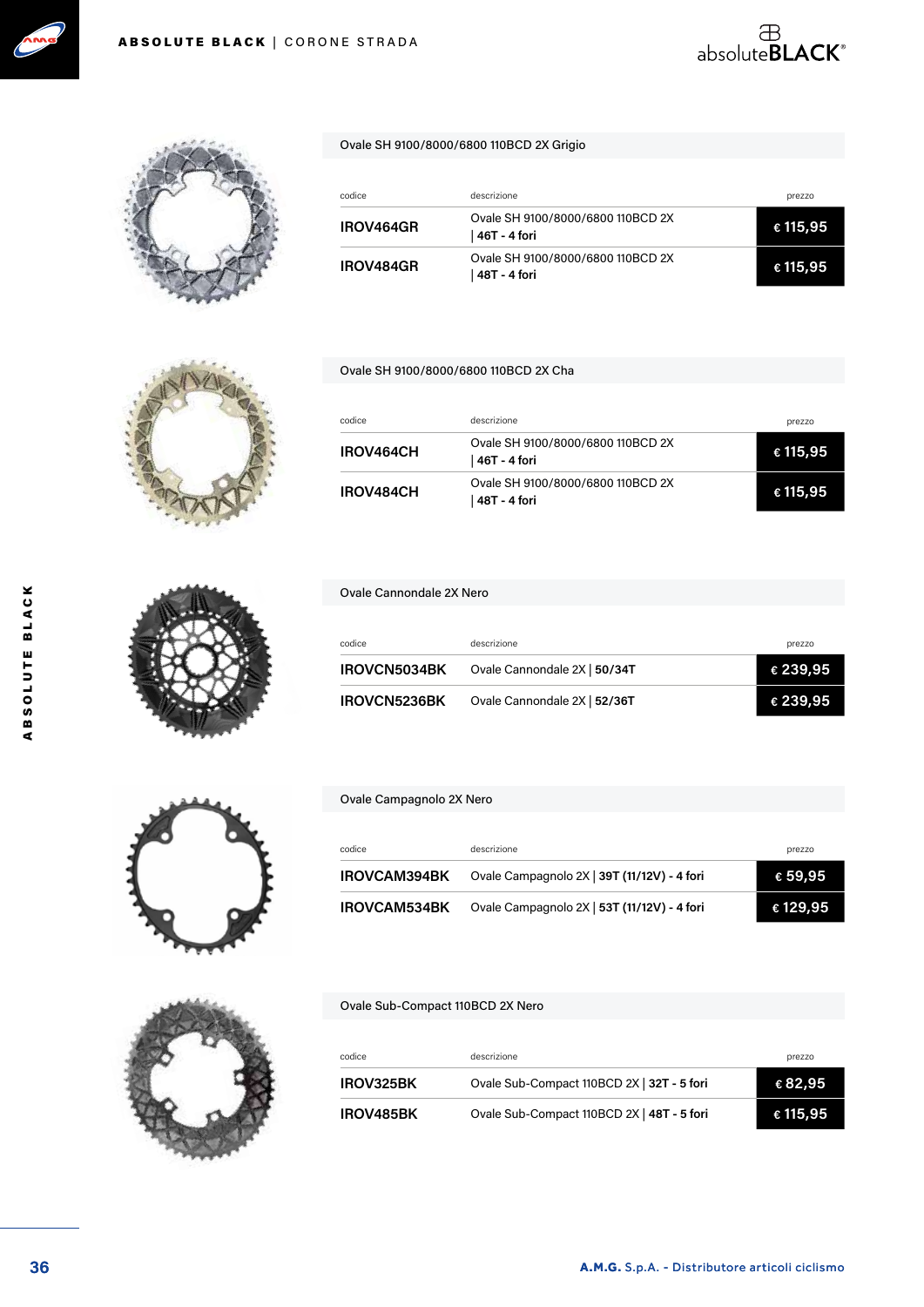## absolute**BLACK**<sup>®</sup>





| codice            | descrizione                                          | prezzo   |
|-------------------|------------------------------------------------------|----------|
| IROV391305        | Ovale SH 130BCD (5) Asymmetrico 2X<br>  39T - 5 fori | € 54,95  |
| <b>IROV531305</b> | Ovale SH 130BCD (5) Asymmetrico 2X<br>  53T - 5 fori | € 115,95 |

#### Ovale FSA K-Force/Sl-K/Grossamer 110 (4/5) Nero



#### SH 110BCD Asymmetrico 9100\8000 Nero







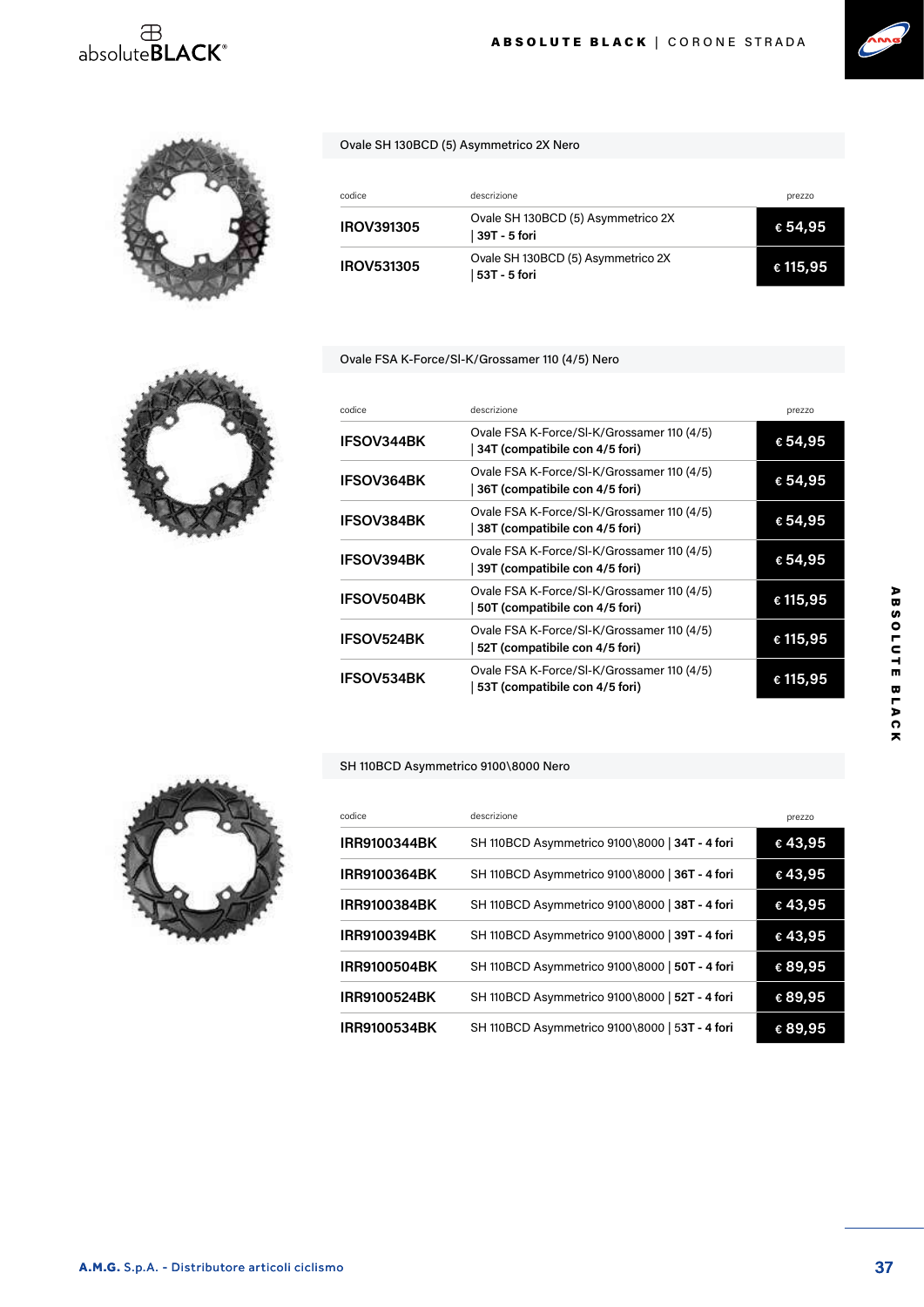





#### Corona SH 110BCD Asymmetrico 9100\8000 Grigio

| codice              | descrizione                                            | prezzo  |
|---------------------|--------------------------------------------------------|---------|
| <b>IRR9100504GR</b> | Corona SH 110BCD Asymmetrico 9100\8000<br>50T - 4 fori | € 89,95 |
| <b>IRR9100524GR</b> | Corona SH 110BCD Asymmetrico 9100\8000<br>52T - 4 fori | € 89,95 |
| <b>IRR9100534GR</b> | Corona SH 110BCD Asymmetrico 9100\8000<br>53T - 4 fori | € 89,95 |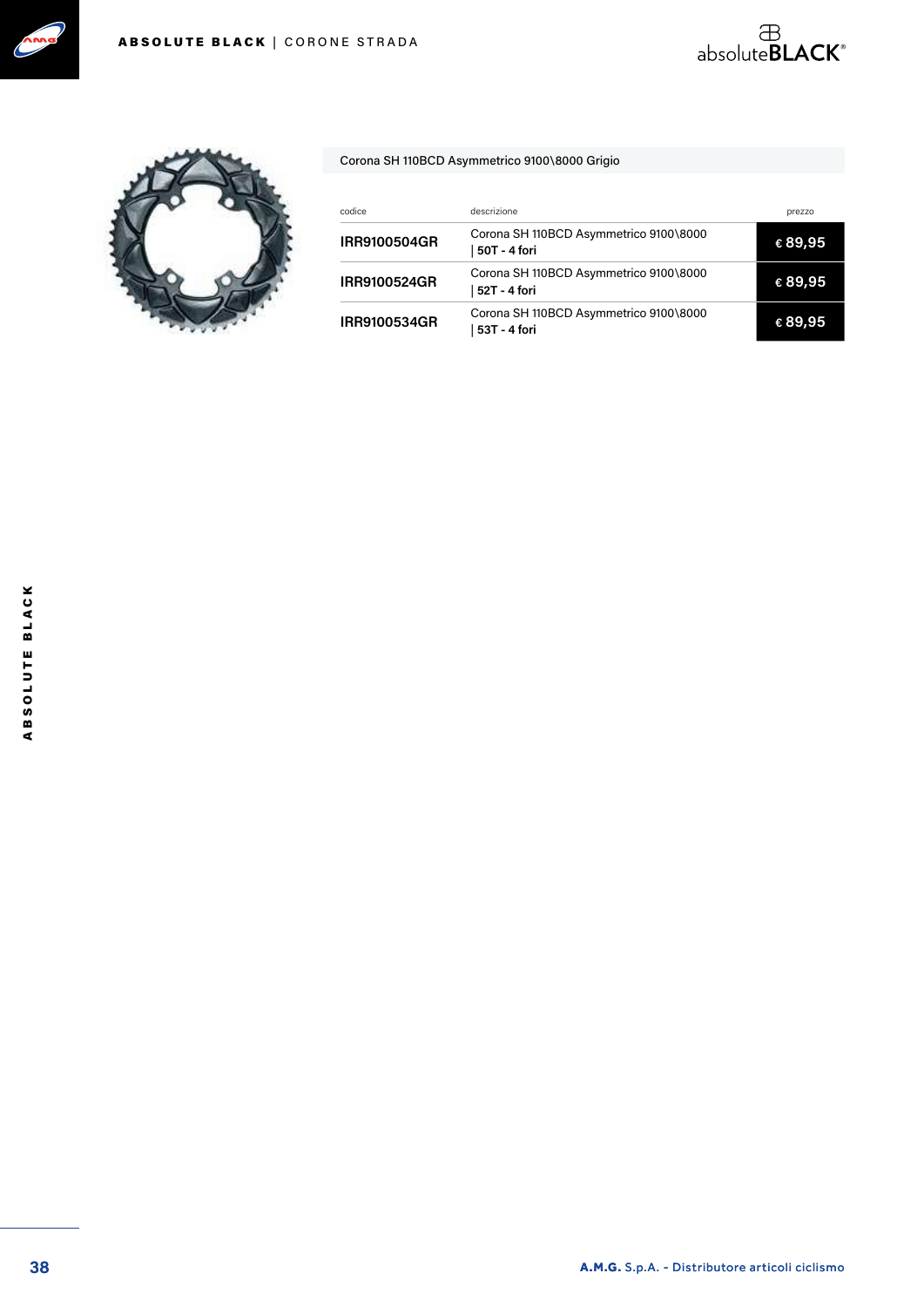



#### ACCESSORI

| <b>New</b> | Gabbia SHIMANO Hollow Ceramica |                                                              |         |
|------------|--------------------------------|--------------------------------------------------------------|---------|
|            | codice                         | descrizione                                                  | prezzo  |
|            | <b>ITCRCAGEDA92BK</b>          | Gabbia SHIMANO Hollow Ceramica<br><b>BLK SHI DA9200 12v</b>  | €499,00 |
| <b>New</b> | Gabbia SHIMANO Hollow Ceramica |                                                              |         |
|            | codice                         | descrizione                                                  | prezzo  |
|            | <b>ITCRCAGEDA92TI</b>          | Gabbia SHIMANO Hollow Ceramica<br><b>TNT SHI DA9200 12v</b>  | €499,00 |
| <b>New</b> | Gabbia SHIMANO Hollow Ceramica |                                                              |         |
|            |                                |                                                              |         |
|            | codice                         | descrizione<br>Gabbia SHIMANO Hollow Ceramica                | prezzo  |
|            | <b>ITCRCAGEDA92RB</b>          | <b>RNB SHI DA9200 12v</b>                                    | €499,00 |
| <b>New</b> | Gabbia SHIMANO Hollow Ceramica |                                                              |         |
|            | codice                         | descrizione                                                  | prezzo  |
|            | <b>ITCRCAGEU81BK</b>           | Gabbia SHIMANO Hollow Ceramica<br>BLK SHI ULT8100 12v        | €499,00 |
| <b>New</b> | Gabbia SHIMANO Hollow Ceramica |                                                              |         |
|            |                                |                                                              |         |
|            | codice                         | descrizione<br>Gabbia SHIMANO Hollow Ceramica                | prezzo  |
|            | <b>ITCRCAGEU81TI</b>           | TNT SHI ULT8100 12v                                          | €499,00 |
| <b>New</b> | Gabbia SHIMANO Hollow Ceramica |                                                              |         |
|            | codice                         | descrizione                                                  | prezzo  |
|            | <b>ITCRCAGEU81RB</b>           | Gabbia SHIMANO Hollow Ceramica<br><b>RNB SHI ULT8100 12v</b> | €499,00 |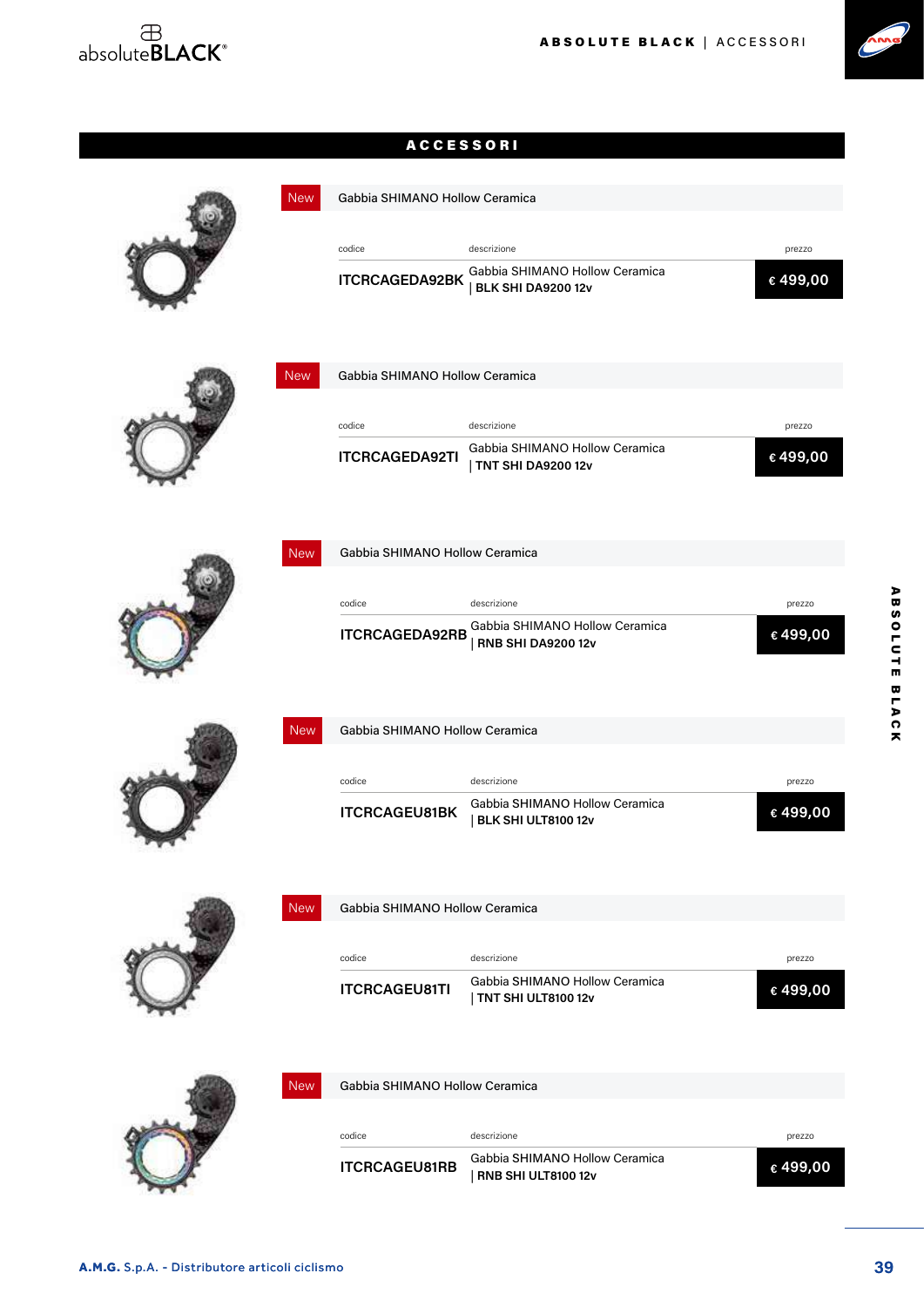



| <b>New</b> | Gabbia SHIMANO Hollow Ceramica |                                                                       |         |
|------------|--------------------------------|-----------------------------------------------------------------------|---------|
|            |                                |                                                                       |         |
|            | codice                         | descrizione                                                           | prezzo  |
|            | <b>ITCRCAGEDA91BK</b>          | Gabbia SHIMANO Hollow Ceramica<br>BLK SHI DA9100/9150 ULT 8000/8050   | €499,00 |
| <b>New</b> | Gabbia SHIMANO Hollow Ceramica |                                                                       |         |
|            |                                |                                                                       |         |
|            | codice                         | descrizione                                                           | prezzo  |
|            | <b>ITCRCAGEDA91TI</b>          | Gabbia SHIMANO Hollow Ceramica<br>  TNT SHI DA9100/9150 ULT 8000/8050 | €499,00 |
| <b>New</b> | Gabbia SHIMANO Hollow Ceramica |                                                                       |         |
|            |                                |                                                                       |         |
|            | codice                         | descrizione                                                           | prezzo  |
|            | <b>ITCRCAGEDA91RB</b>          | Gabbia SHIMANO Hollow Ceramica<br>RNB SHI DA9100/9150 ULT 8000/8050   | €499,00 |
| <b>New</b> | Gabbia SRAM Hollow Ceramica    |                                                                       |         |
|            | codice                         | descrizione                                                           | prezzo  |
|            | <b>ITCRCAGEAXSBK</b>           | Gabbia SRAM Hollow Ceramica<br><b>BLK SRAM AXS Red/Force</b>          | €499,00 |
| <b>New</b> | Gabbia SRAM Hollow Ceramica    |                                                                       |         |
|            |                                |                                                                       |         |
|            | codice                         | descrizione                                                           | prezzo  |
|            | <b>ITCRCAGEAXSTI</b>           | Gabbia SRAM Hollow Ceramica<br><b>TNT SRAM AXS Red/Force</b>          | €499,00 |
|            |                                |                                                                       |         |
| <b>New</b> | Gabbia SRAM Hollow Ceramica    |                                                                       |         |
|            | codice                         | descrizione                                                           | prezzo  |
|            | <b>ITCRCAGEAXSRB</b>           | Gabbia SRAM Hollow Ceramica<br><b>RNB SRAM AXS Red/Force</b>          | €499,00 |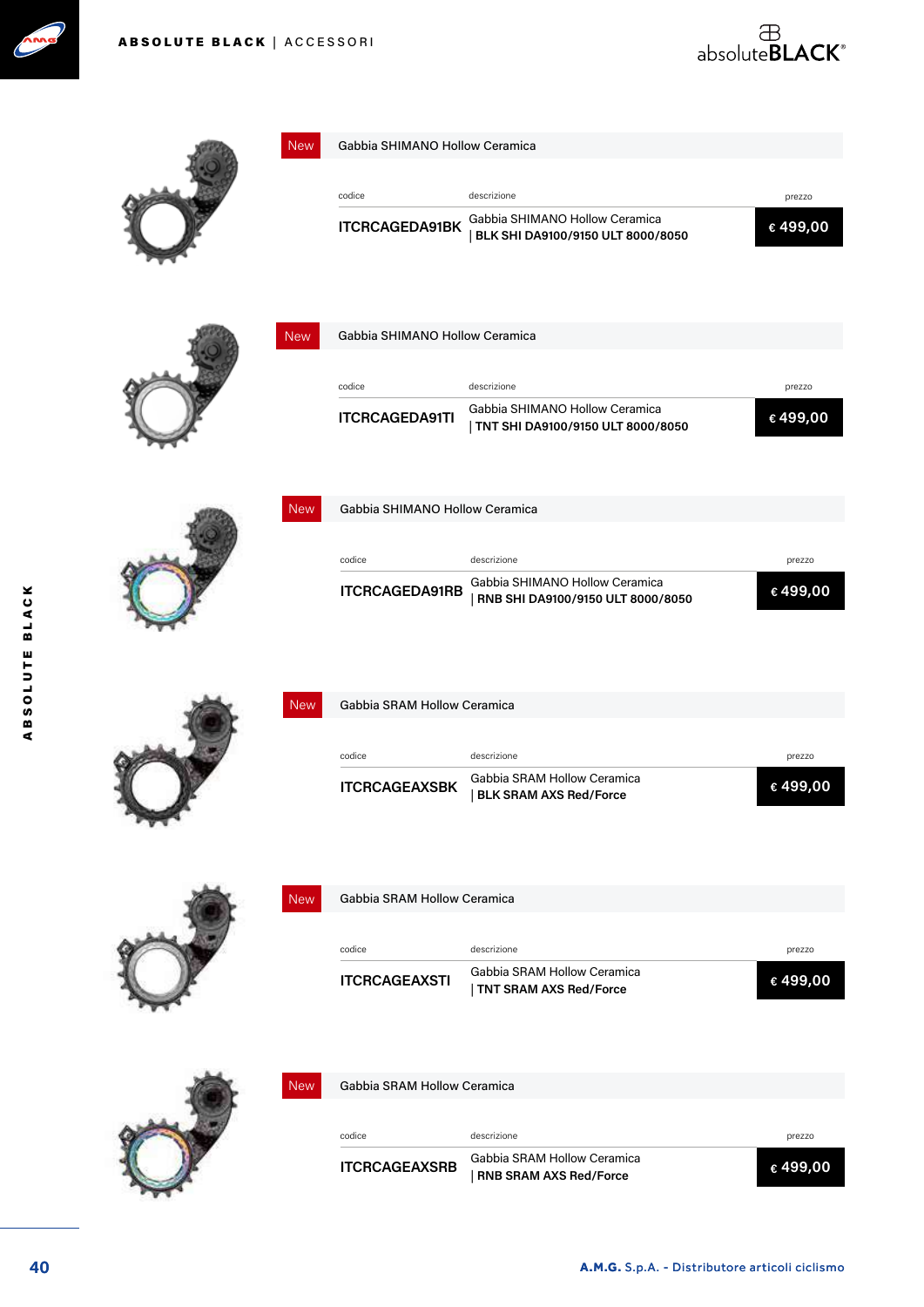## $\overset{\text{\tiny{\textsf{B}}}}{\text{\tiny{absoluteBLACK}^{\circ}}}$





| ABSOLUTE BLACK   ACCESSORI |
|----------------------------|
|----------------------------|



#### Pulegge Absolute per SRAM 11V

| codice         | descrizione                                          | prezzo  |
|----------------|------------------------------------------------------|---------|
| <b>I12TXX1</b> | Pulegge Absolute per SRAM 11V<br>(XX1, X01, X1, CX1) | € 49,95 |

#### Chain Catcher

| codice             | descrizione            | prezzo  |
|--------------------|------------------------|---------|
| <b>IRCATCHERBK</b> | Chain catcher   Nero   | € 19,95 |
| <b>IRCATCHERGR</b> | Chain catcher   Grigio | € 19,95 |
| <b>IRCATCHERRD</b> | Chain catcher   Rosso  | €19,95  |

#### Bolts



| codice            | descrizione                                | prezzo           |
|-------------------|--------------------------------------------|------------------|
| <b>IBOLT5L</b>    | Bolts $\vert$ 5x lunghe + nuts             | € 19,95          |
| <b>IBOLT5S</b>    | Bolts $\vert$ 5x corte + nuts              | € 19,95          |
| <b>IBOLT4L</b>    | Bolts   $4x$ lunghe + nuts                 | € 15,95          |
| <b>IBOLT4S</b>    | Bolts   $4x$ corte + nuts                  | € 15,95          |
| <b>IBOLTSOV30</b> | Bolts   Set per OV30                       | € 10,00          |
| <b>IBOLT4832</b>  | Bolts   M7 set per 48/32T Gravel   Nero    | €18,00           |
| <b>IBOLT4630</b>  | Bolts   M7 M5 set per 46/30T Gravel   Nero | $\epsilon$ 18,00 |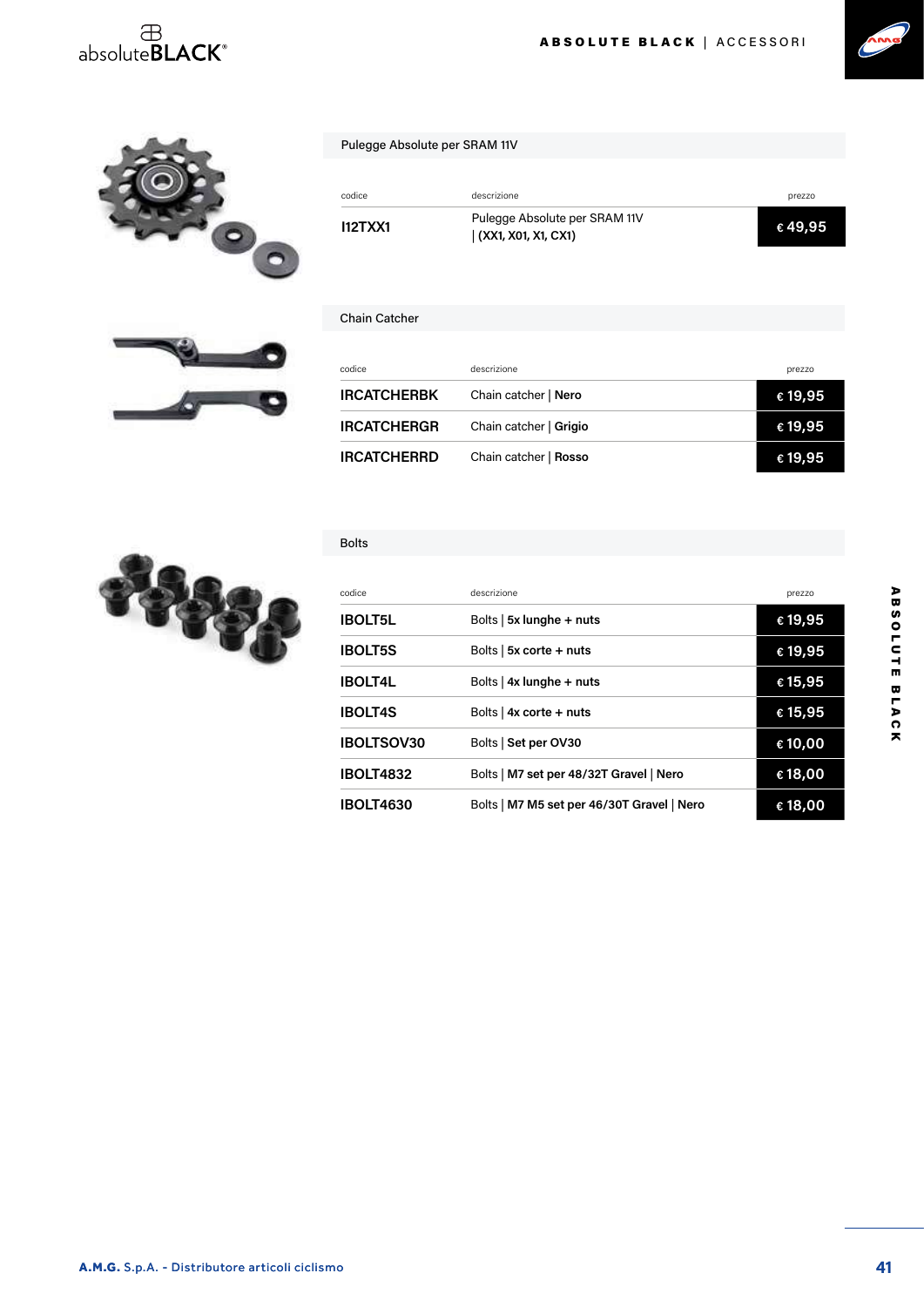



#### Bolts Road Cover

| codice               | descrizione                                 | prezzo  |
|----------------------|---------------------------------------------|---------|
| <b>IDACOVERBK</b>    | Bolts Road Cover   DURA ACE 9000   Nero     | €48,95  |
| <b>IDACOVERRD</b>    | Bolts Road Cover   DURA ACE 9000   Rosso    | €48,95  |
| <b>IDACOVERGR</b>    | Bolts Road Cover   DURA ACE 9000   Grigio   | €48,95  |
| <b>IULTCOVERBK</b>   | Bolts Road Cover   ULTEGRA 6800   Nero      | €48,95  |
| <b>IULTCOVERRD</b>   | Bolts Road Cover   ULTEGRA 6800   Rosso     | € 48,95 |
| <b>IULTCOVERGR</b>   | Bolts Road Cover   ULTEGRA 6800   Grigio    | €48,95  |
| <b>IDACOVER91BK</b>  | Bolts Road Cover   DURA ACE 9100   Nero     | €48,95  |
| <b>IDACOVER91GR</b>  | Bolts Road Cover   DURA ACE 9100   Grigio   | € 48,95 |
| <b>IULTCOVER80BK</b> | Bolts Road Cover   ULTEGRA 8000   Nero      | € 48,95 |
| <b>IULTCOVER80GR</b> | Bolts Road Cover   ULTEGRA 8000   Grigio    | €48,95  |
| <b>IFSCOVERBK</b>    | Bolts Road Cover   FSA K-Force light   Nero | €48,95  |

absolute**BLACK**®

#### Bash Guide Ovale

| codice               | descrizione                    | prezzo           |
|----------------------|--------------------------------|------------------|
| <b>ITGISCG05-BSH</b> | Bash quide Ovale ISCG05 26-34T | €99,95           |
| <b>ITGHDM</b>        | <b>Oval Guide HDM</b>          | € 59,95          |
| <b>ITGISCG05</b>     | Oval Guide ISCG05              | €56,95           |
| <b>ITGS3ETYPE</b>    | Oval Guide S3/e-type           | $\epsilon$ 54,95 |



#### Sticker Metallo Absolute

| codice           | descrizione                     | prezzo |
|------------------|---------------------------------|--------|
| <b>IXSTICKER</b> | Sticker Metallo Absolute   Nero | € 1.00 |